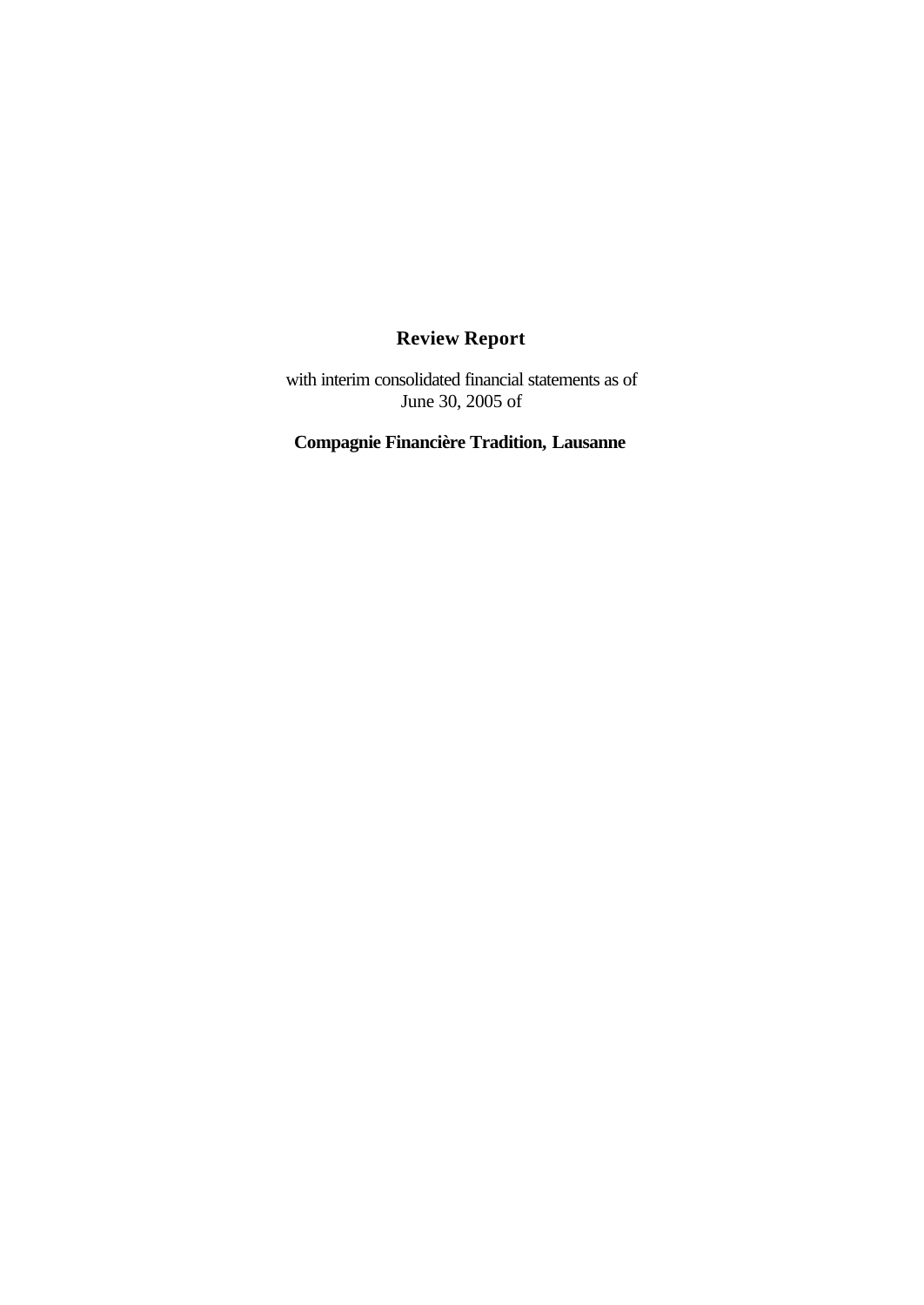# **1. ACTIVITY REPORT – FIRST HALF 2005**

# **Compagnie Financière Tradition posted a 4.2% rise in consolidated turnover in the first half…**

Consolidated turnover stood at CHF 460.8 million at 30 June 2005, against CHF 442.4 million a year ago, an increase of 4.2%. In constant terms, this represents a rise of 7.2% during the period.

Compagnie Financière Tradition remain a global player, with a balanced distribution of turnover in terms of both products and geographic spread. In the first six months of the year, 49.8% of turnover was generated in Europe, 28.3% in the United States, and 21.9% in Asia as presented below.

|                                                          | <b>Europe</b>   |                 | <b>United States</b> |                 | <b>Asia-Pacific</b> |                 | <b>Total</b>    |                 |
|----------------------------------------------------------|-----------------|-----------------|----------------------|-----------------|---------------------|-----------------|-----------------|-----------------|
| in thousands of Swiss francs                             | 30 June<br>2005 | 30 June<br>2004 | 30 June<br>2005      | 30 June<br>2004 | 30 June<br>2005     | 30 June<br>2004 | 30 June<br>2005 | 30 June<br>2004 |
| Currencies and interest rates<br>Securities and security | 111.627         | 106.399         | 56,782               | 55,204          | 80.476              | 70,872          | 248.885         | 232,475         |
| derivatives<br>Commodities and other                     | 97.267          | 104.347         | 50,980               | 63.803          | 2.213               | 1.531           | 150.460         | 169.681         |
| activities                                               | 20.510          | 15.842          | 22,728               | 16,591          | 18.206              | 7.773           | 61.444          | 40,206          |
| <b>TOTAL</b>                                             | 229.404         | 226,588         | 130.490              | 135.598         | 100.895             | 80.176          | 460.789         | 442.362         |

The item "Currencies and interest rates" covers operations in the money markets, interest rate and currency derivatives, as well as spot and forward forex trading. "Securities and security derivatives" comprises interest rate and equity activities in the futures markets, as well as broking operations in equities, government and corporate bonds, credit derivatives and repos, and corresponding derivatives. "Commodities and other activities" includes broking activities in energy, precious metals and pulp and paper, as well as income from brokerage activities for private investors, and income from recruitment activities.

Revenues in **Europe** grew by 1.2% (2.7% at constant exchange rates), while operations conducted from London grew by 17.9% (20.4% at constant exchange rates).

In the **United States**, turnover was down 3.8% (up 1.6% at constant exchange rates), although results in this region were mixed. Activities in the energy sector expanded by 50.2%, while operations in bonds declined by 19.6%.

Lastly, Compagnie Financière Tradition is strengthening its position as a major player in **Asia**, where it registered an overall increase of 25.8% in its activities (29.7% at constant exchange rates), driven mainly by interest rate derivatives business in Singapore and Hong Kong.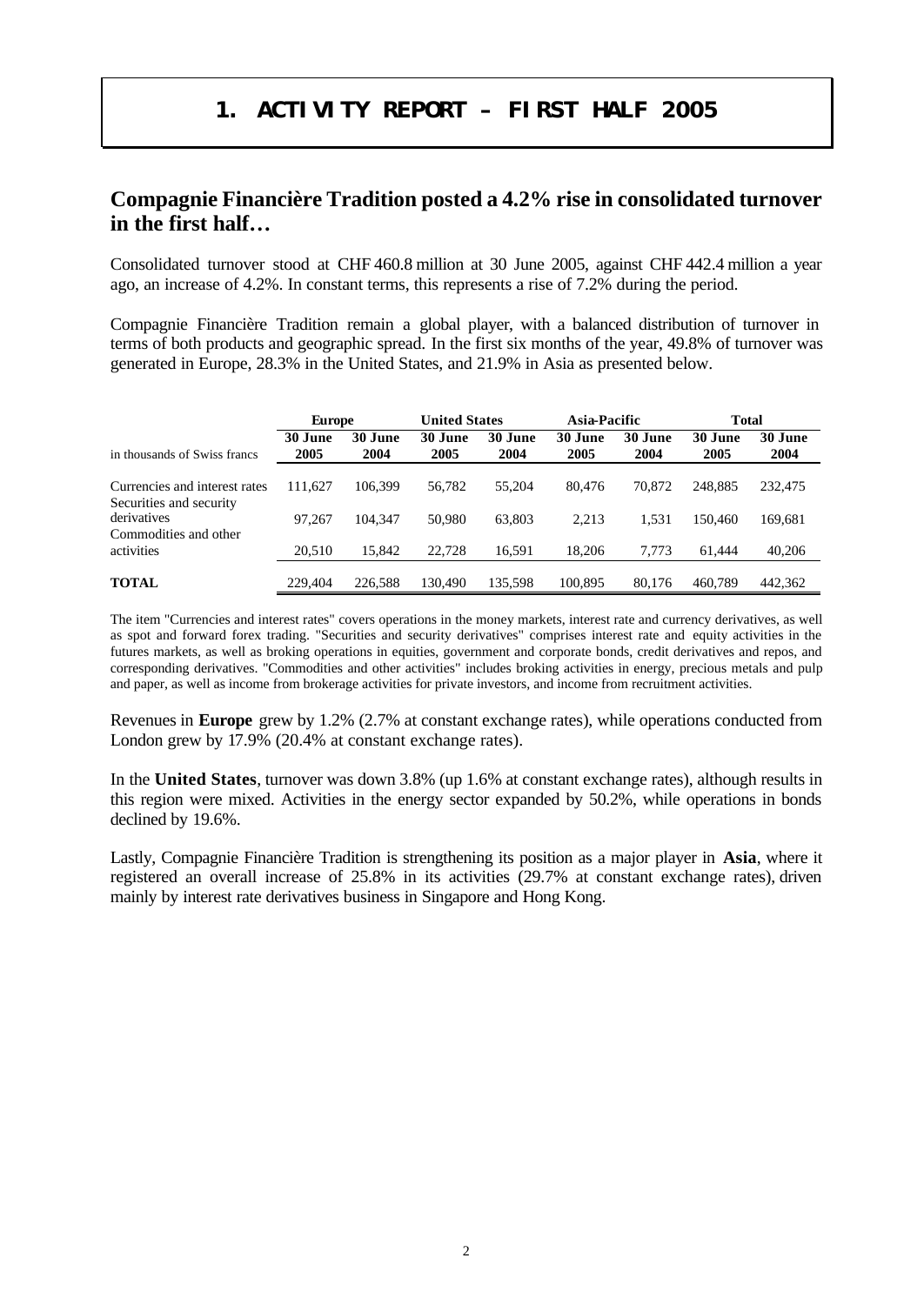# **… with consolidated operating profit of CHF 37.1 million…**

**Consolidated operating expenses** reached CHF 427.1 million, a rise of 7.3% compared with the same period last year. Personnel costs climbed 6.8% to CHF 316.1 million, or 68.6% of consolidated revenues, against CHF 66.9% in the first half of 2004 and 68.7% for the full year. Variable personnel costs represented 37.5% of global pay costs during the period.

**Consolidated operating profit** amounted to CHF 37.1 million at 30 June 2005, against CHF 44.3 million in the same period last year, showing a decline of 16.4%. The consolidated operating margin stood at 8.0% of consolidated turnover, compared with 10.0% for the first half of 2004 and 6.4% for the full year. Consolidated operating profit for the period included a gain of CHF 3.8 million on the sale of two exchange seats on the New York Stock Exchange (NYSE).

# **… and Group share of consolidated net profit reaching CHF 18.6 million.**

First-half **consolidated financial income** showed a profit of CHF 4.3 million, against a loss of CHF 2.7 million a year ago. This improvement stems primarily from consolidated foreign exchange gains of CHF 2.2 million during the period, whereas the Group posted a net foreign exchange loss of CHF 2.5 million in the first half of 2004. First-half consolidated financial income in 2004 was restated in compliance with Swiss GAAP FER 24 resulting in the profit of CHF 0.5 million on the disposal of treasury shares being credited directly to shareholders' equity at 30 June 2004.

**Consolidated profit before tax stood at CHF 41.4 million, against CHF 41.7 million a year ago**. The Group took a consolidated tax charge of CHF 15.2 million, compared with CHF 16.5 million in first-half of 2004. The overall consolidated tax rate reached to 36.8% of profit before tax, against 39.6% a year ago.

After taking account of goodwill amortisation of CHF 1.4 million and a loss of CHF 0.2 million from holdings accounted for using the equity method, **consolidated net profit** stood at CHF 24.5 million, against CHF 45.5 million in the first half of 2004. This decline is explained by the recognition in the first-half of 2004 of an exceptional net gain of CHF 21 million on the disposal by Compagnie Financière Tradition of its two buildings in Lausanne. If this exceptional item is excluded from the 2004 results, first-half net profit in 2004 would have been CHF 24.5 million.

The share of earnings attributable to **minority interests** was up to CHF 6.0 million, or 24.3% of consolidated net profit, against CHF 3.9 million, or 8.6% in H1 2004. This increase was mainly the result of improved profitability at the companies concerned.

**Group share of net profit** stood at CHF 18.6 million, against CHF 41.5 million in the first half of 2004, bringing **consolidated shareholders' equity** of Compagnie Financière Tradition to CHF 225.5 million at 30 June 2005, CHF 206.5 million of which was Group share, for a consolidated net cash and marketable securities position of CHF 115.8 million.

Group turnover continued to grow in the first six months of this year, up by 7.2% at constant exchange rates. These results were achieved in line with Compagnie Financière Tradition's medium-term strategy, which focuses on maintaining organic growth, by continuing to enhance its product portfolio and geographic spread through a dynamic recruitment policy - this weighed on the operating margin in the short-term – and by restructuring its remaining loss-making activities. Compagnie Financière Tradition is geared to maintaining these objectives throughout 2005 despite the relatively calm market environment in the third quarter.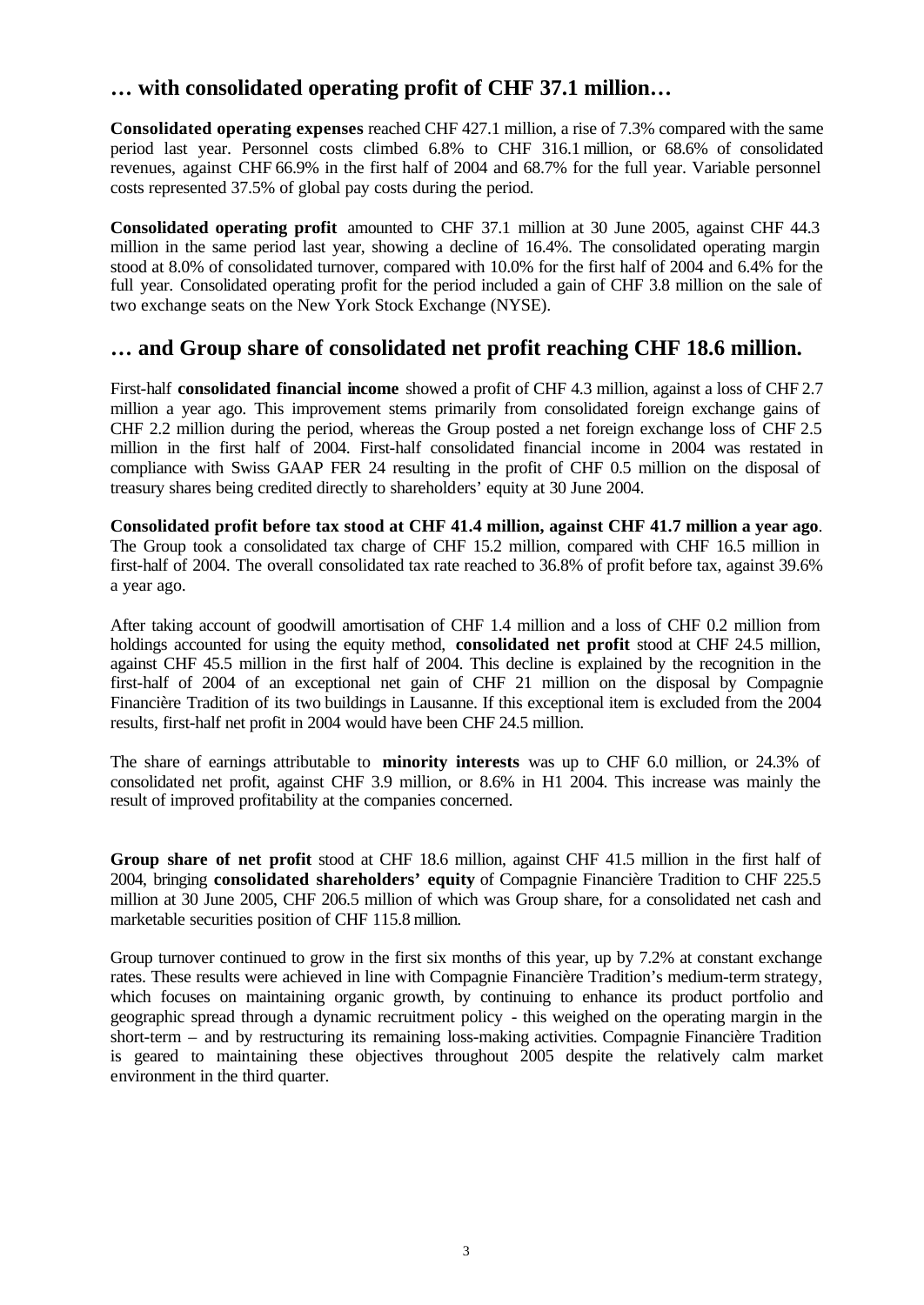# **2. CONSOLIDATED FINANCIAL STATEMENTS AT 30 JUNE 2005**

# **CONSOLIDATED PROFIT AND LOSS ACCOUNT AT 30 JUNE 2005**

| in thousands of Swiss francs                                                                                                               | <b>Notes</b> | 30 June<br>2005                      | 30 June<br>$2004$ (*)               | 31 December<br>2004                   |
|--------------------------------------------------------------------------------------------------------------------------------------------|--------------|--------------------------------------|-------------------------------------|---------------------------------------|
|                                                                                                                                            |              |                                      |                                     |                                       |
| Net turnover<br>Other net operating income                                                                                                 | 4.1<br>4.2   | 460,789<br>3,386                     | 442,362<br>$-3$                     | 849,685<br>$-483$                     |
|                                                                                                                                            |              |                                      |                                     |                                       |
| <b>Operating income</b>                                                                                                                    |              | 464,175                              | 442,359                             | 849,202                               |
| Employee compensation and benefits<br>Other operating expenses<br>Depreciation and amortis ation                                           |              | $-316,050$<br>$-104,611$<br>$-6,438$ | $-295,831$<br>$-96,688$<br>$-5,498$ | $-584,037$<br>$-199,543$<br>$-11,359$ |
| <b>Operating expenses</b>                                                                                                                  |              | -427,099                             | -398,017                            | -794,939                              |
| <b>Operating profit</b>                                                                                                                    |              | 37,076                               | 44,342                              | $\overline{5}4,263$                   |
| Net financial income                                                                                                                       | 4.3          | 4,335                                | $-2,659$                            | $-1,654$                              |
| Profit before tax                                                                                                                          |              | 41,411                               | 41,683                              | 52,609                                |
| Tax                                                                                                                                        | 4.4          | $-15,242$                            | $-16,497$                           | $-23,137$                             |
| Net profit of consolidated companies                                                                                                       |              | 26,169                               | 25,186                              | 29,472                                |
| Associated undertakings<br>Goodwill amortisation<br>Net exceptional item                                                                   | 4.5          | $-206$<br>$-1,437$                   | 244<br>-999<br>21,021               | -842<br>987<br>25,561                 |
| <b>Consolidated net profit</b>                                                                                                             |              | 24,526                               | 45,452                              | 55,178                                |
| Group share<br>Minority interests                                                                                                          |              | 18,566<br>5,960                      | 41,547<br>3,905                     | 50,521<br>4,657                       |
| Net profit - Group share in Swiss francs, per share of CHF 2.50<br>nominal value based on weighted average number of shares<br>outstanding |              | 3.40                                 | 7.69                                | 9.32                                  |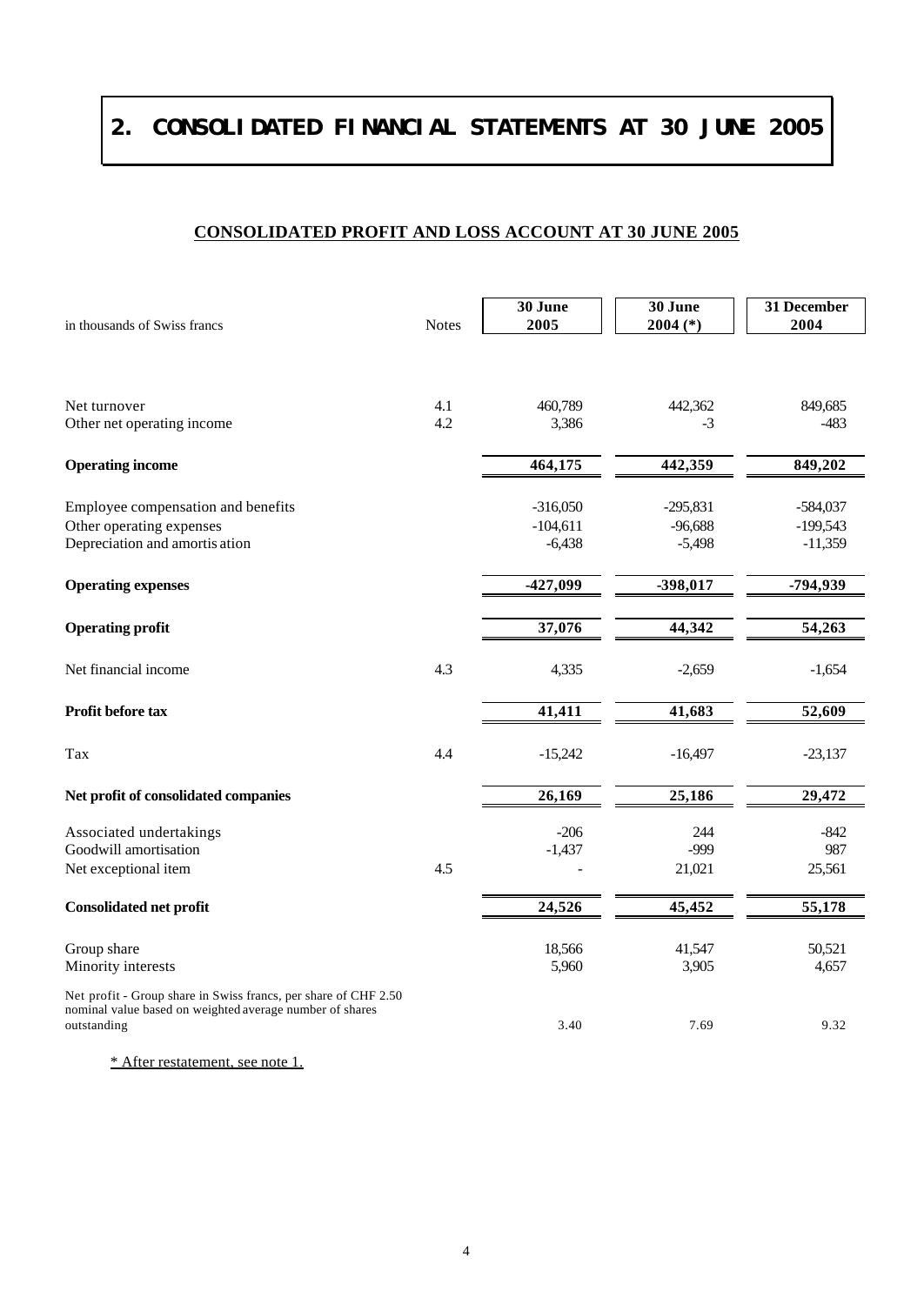### **CONSOLIDATED BALANCE SHEET AT 30 JUNE 2005**

| in thousands of Swiss francs                    | <b>Notes</b> | 30 June<br>2005 | 30 June<br>$2004$ (*) | 31 December<br>2004 |
|-------------------------------------------------|--------------|-----------------|-----------------------|---------------------|
| <b>ASSETS</b>                                   |              |                 |                       |                     |
| <b>Current assets</b>                           |              |                 |                       |                     |
| Cash                                            | 3.1          | 199             | 345                   | 222                 |
| Call deposits                                   | 3.1          | 137,230         | 104,538               | 124,397             |
| Short-term deposits                             | 3.1          | 34,636          | 42,501                | 31,229              |
| <b>Trade debtors</b>                            | 3.2          | 145,770         | 123,688               | 105,304             |
| Receivables linked to account holder activities | 3.5          | 316,253         | 89,551                | 173,594             |
| Other short-term receivables                    |              | 71,446          | 39,967                | 42,884              |
| Receivables from affiliated companies           |              | 2,097           | 1,340                 | 1,281               |
| Receivables from shareholder and associated     |              |                 |                       |                     |
| companies                                       |              | 1,574           | 27,392                | 3,668               |
| Marketable securities                           | 3.1          | 27,087          | 51.557                | 39,475              |
| Prepaid expenses and accrued income             |              | 26,716          | 21,571                | 19,844              |
| <b>Total current assets</b>                     |              | 763,008         | 502,450               | 541,898             |
| <b>Fixed assets</b>                             |              |                 |                       |                     |
| Other long-term receivables                     |              | 5,896           | 7,171                 | 6,988               |
| Associated undertakings and other investments   |              | 8,086           | 3,353                 | 7,596               |
| Tangible fixed assets                           |              | 33.986          | 29,561                | 30,790              |
| Intangible fixed assets                         | 3.4          | 26,791          | 26,118                | 28,557              |
| <b>Total fixed assets</b>                       |              | 74,759          | 66,203                | 73,931              |
| <b>TOTAL ASSETS</b>                             |              | 837,767         | 568,653               | 615,829             |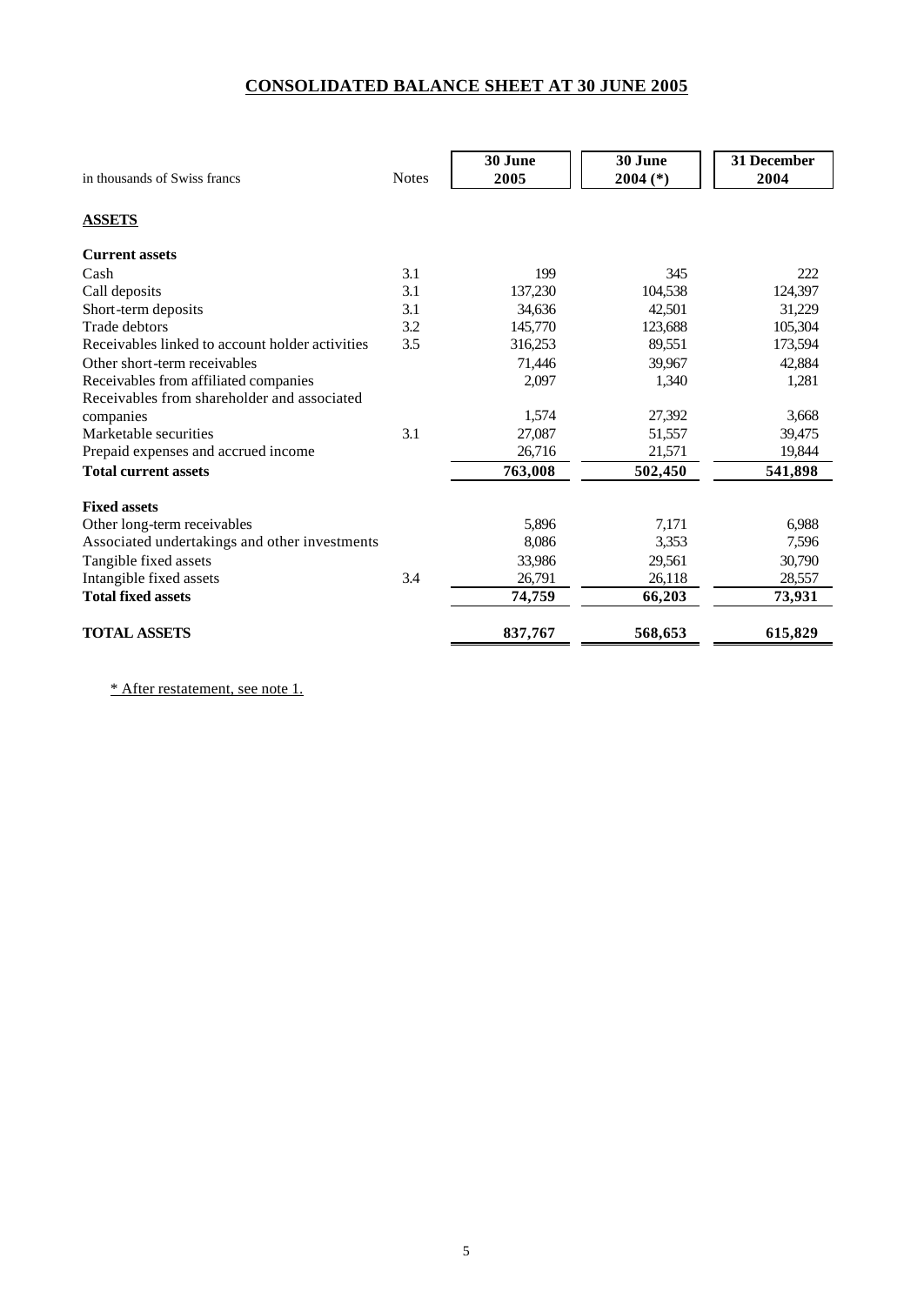## **CONSOLIDATED BALANCE SHEET AT 30 JUNE 2005**

|                                                |              | 30 June   | 30 June    | 31 December |
|------------------------------------------------|--------------|-----------|------------|-------------|
| in thousands of Swiss francs                   | <b>Notes</b> | 2005      | $2004$ (*) | 2004        |
| <b>LIABILITIES</b>                             |              |           |            |             |
| <b>Creditors</b>                               |              |           |            |             |
| Short-term bank borrowings                     | 3.1          | 83,334    | 56,285     | 49,265      |
| Short-term debts to affiliated companies       |              | 1,078     | 738        | 995         |
| Short-term debts to shareholder and associated |              |           |            |             |
| companies                                      |              | 28,493    | 6,430      | 8,362       |
| Other short-term debts                         |              | 43,040    | 36,137     | 41,449      |
| Debts linked to account holder activities      | 3.5          | 313,564   | 89,178     | 173,222     |
| Taxes payable                                  |              | 18,876    | 33,498     | 17,817      |
| Accrued expenses and deferred income           |              | 106,949   | 100,224    | 91,451      |
| Long-term financial debts                      |              | 1,741     | 1,727      | 1,657       |
| Contingency and loss provisions                | 3.6          | 15,147    | 12,884     | 15,820      |
| <b>Total creditors</b>                         |              | 612,222   | 337,101    | 400,038     |
| Shareholders' equity                           |              |           |            |             |
| Share capital                                  |              | 13,672    | 13,503     | 13,624      |
| Share premium                                  |              | 20,491    | 20,416     | 20,337      |
| General reserve                                |              | 17,570    | 17,570     | 17,570      |
| Treasury shares                                | 3.3          | $-13,954$ | $-10,166$  | $-15,418$   |
| Special reserve                                |              | 3,100     | 3,100      | 3,100       |
| Other reserves                                 |              | 15,300    | 15,300     | 15,300      |
| Consolidated reserves                          |              | 131,773   | 108,179    | 99,564      |
| Net profit - Group share                       |              | 18,566    | 41,547     | 50,521      |
| <b>Shareholders' equity - Group share</b>      |              | 206,518   | 209,449    | 204,598     |
| <b>Minority interests</b>                      |              | 19,027    | 22,103     | 11,193      |
| <b>Total shareholders' equity</b>              |              | 225,545   | 231,552    | 215,791     |
| <b>TOTAL LIABILITIES</b>                       |              | 837,767   | 568,653    | 615,829     |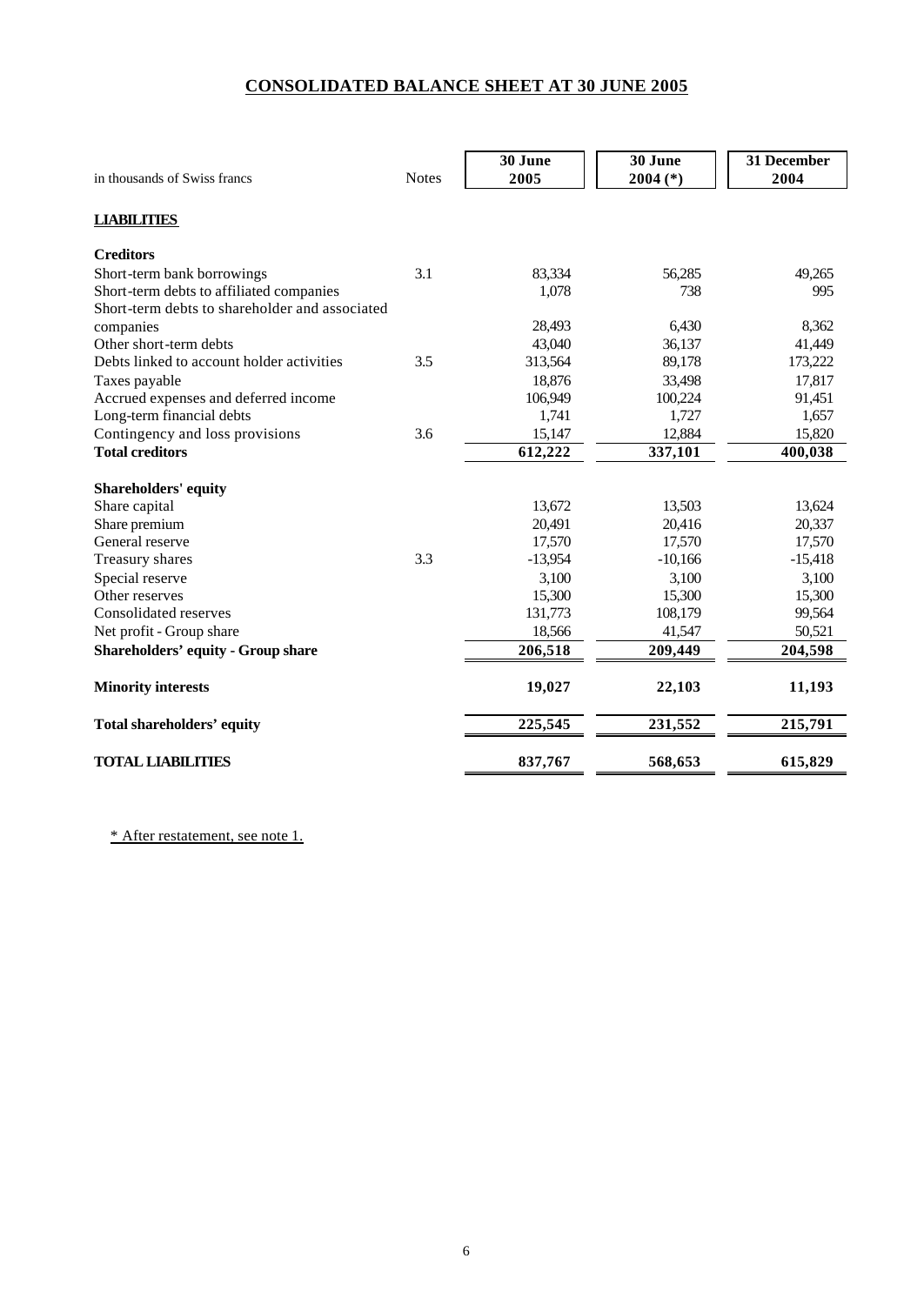# **CHANGES IN CONSOLIDATED SHAREHOLDERS' EQUITY**

| in thousands of<br>Swiss francs                         | <b>Share</b><br>capital  | <b>Share</b><br>premium | General<br>reserve       | Treasury treasury<br>shares | <b>Reserve</b><br>for<br>shares | <b>Special</b><br>reserve | Other<br>reserves | <b>Consolidated</b><br>reserves | Total -<br>Group<br>share | Minority<br>interests | <b>TOTAL</b> |
|---------------------------------------------------------|--------------------------|-------------------------|--------------------------|-----------------------------|---------------------------------|---------------------------|-------------------|---------------------------------|---------------------------|-----------------------|--------------|
| Shareholders'<br>equity at 01.01.04                     | 13,503                   | 19,879                  | 17,570                   |                             | 7,367                           | 3,100                     | 15,300            | 125,730                         | 202,449                   | 21,243                | 223,692      |
| Application of<br><b>FER 24</b>                         |                          |                         | $\overline{\phantom{a}}$ | $-7,367$                    | $-7,367$                        |                           |                   | 7,367                           | $-7,367$                  |                       | $-7,367$     |
| Purchase of treasury<br>shares                          |                          |                         |                          | $-10,904$                   |                                 |                           |                   | $\overline{\phantom{a}}$        | $-10,904$                 |                       | $-10,904$    |
| Disposal of treasury<br>shares                          | $\overline{\phantom{a}}$ | 144                     | $\overline{\phantom{a}}$ | 2,853                       |                                 |                           |                   | $\overline{\phantom{a}}$        | 2,997                     |                       | 2,997        |
| Dividends paid net<br>of dividend on<br>treasury shares |                          |                         |                          |                             |                                 |                           |                   | $-26,560$                       | $-26,560$                 | $-4,645$              | $-31,205$    |
| Increase in capital                                     | 121                      | 314                     |                          |                             |                                 |                           |                   |                                 | 435                       |                       | 435          |
| Effect of changes<br>in the basis of<br>consolidation   |                          |                         |                          |                             |                                 |                           |                   |                                 |                           | $-9,427$              | $-9,427$     |
| Currency translation<br>adjustments                     |                          |                         |                          |                             |                                 |                           |                   | $-6,973$                        | $-6,973$                  | $-635$                | $-7,608$     |
| Net profit                                              |                          |                         |                          |                             |                                 |                           |                   | 50,521                          | 50,521                    | 4,657                 | 55,178       |
| Shareholders'<br>equity at 31.12.04 13,624              |                          | 20,337                  | 17,570                   | $-15,418$                   | ٠                               | 3,100                     | 15,300            | 150,085                         | 204,598                   | 11,193                | 215,791      |

| in thousands of<br>Swiss francs                         | <b>Share</b><br>capital | <b>Share</b><br>premium | General<br>reserve       | Treasury treasury<br>shares | Reserve<br>for<br>shares | <b>Special</b><br>reserve | Other<br>reserves | Consolidated<br>reserves | Total-<br>Group<br>share | Minority<br>interests    | <b>TOTAL</b> |
|---------------------------------------------------------|-------------------------|-------------------------|--------------------------|-----------------------------|--------------------------|---------------------------|-------------------|--------------------------|--------------------------|--------------------------|--------------|
| Shareholders'<br>equity at 01.01.05                     | 13,624                  | 20,337                  | 17,570                   | $-15,418$                   | ٠                        | 3,100                     | 15,300            | 150,085                  | 204,598                  | 11,193                   | 215,791      |
| Purchase of treasury<br>shares                          |                         |                         | $\overline{\phantom{0}}$ | $-671$                      |                          |                           |                   |                          | $-671$                   | $\overline{\phantom{0}}$ | $-671$       |
| Disposal of treasury<br>shares                          |                         | $-27$                   | $\overline{\phantom{a}}$ | 2,135                       |                          |                           |                   |                          | 2,108                    |                          | 2,108        |
| Dividends paid net<br>of dividend on<br>treasury shares |                         |                         |                          |                             |                          |                           |                   | $-32,068$                | $-32,068$                | $-5,621$                 | $-37,689$    |
| Increase in capital                                     | 48                      | 181                     |                          |                             |                          |                           |                   |                          | 229                      |                          | 229          |
| Effect of changes<br>in the basis of<br>consolidation   |                         |                         |                          |                             |                          |                           |                   |                          |                          | 6,558                    | 6,558        |
| Currency translation<br>adjustments                     |                         |                         |                          |                             |                          |                           |                   | 13,756                   | 13,756                   | 937                      | 14,693       |
| Net profit                                              |                         |                         |                          |                             |                          |                           |                   | 18,566                   | 18,566                   | 5,960                    | 24,526       |
| Shareholders'<br>equity at 30.06.05                     | 13,672                  | 20,491                  | 17,570                   | $-13,954$                   | $\blacksquare$           | 3,100                     | 15,300            | 150,339                  | 206,518                  | 19,027                   | 225,545      |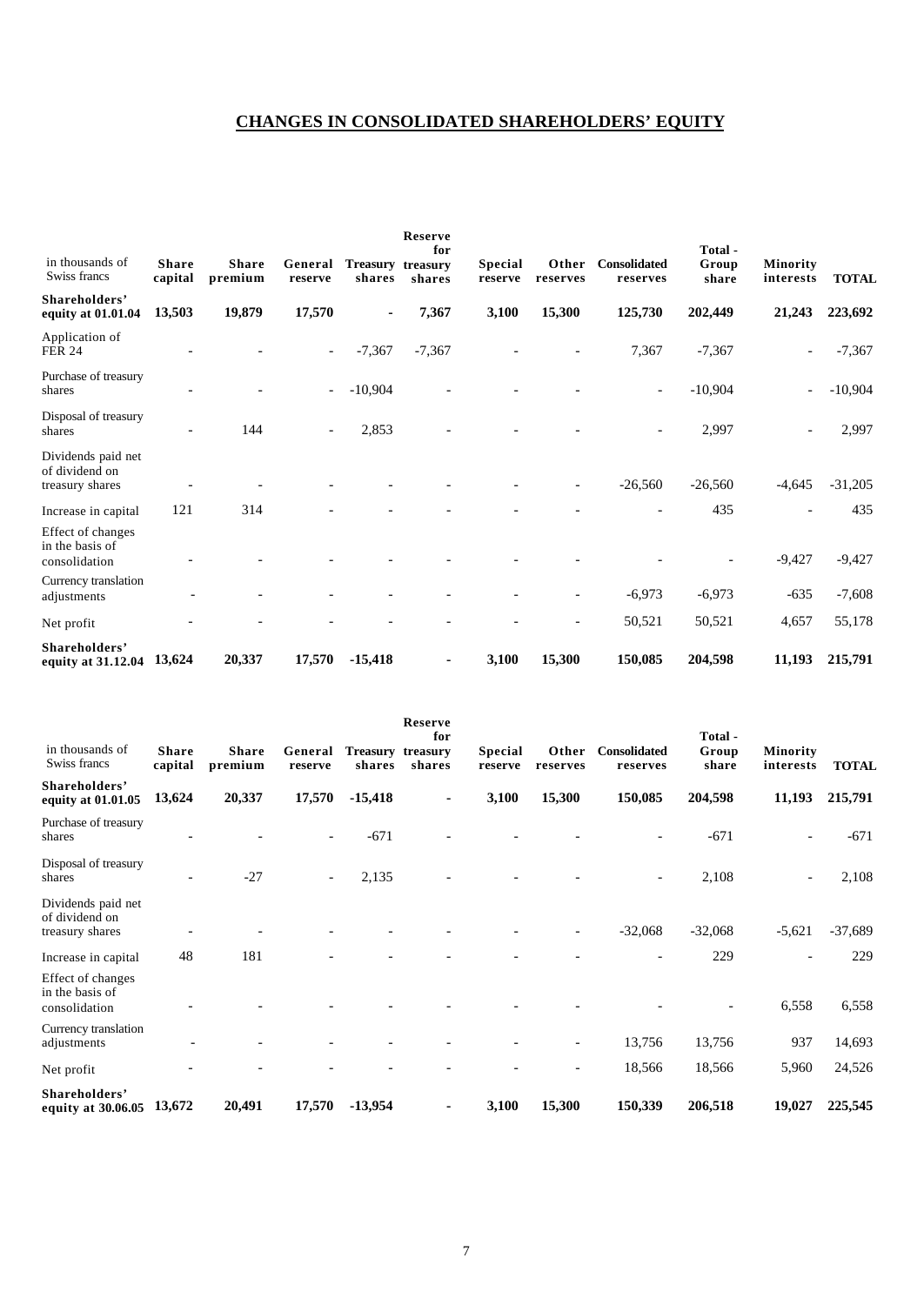## **CONSOLIDATED CASH FLOW STATEMENT**

| in thousands of Swiss francs                                                                                | 30 June<br>2005 | 30 June<br>$2004$ (*) | 31 December<br>2004 |
|-------------------------------------------------------------------------------------------------------------|-----------------|-----------------------|---------------------|
| <b>Cash flow from operating activities</b>                                                                  |                 |                       |                     |
| Group profit before tax and associated undertaking                                                          | 39 974          | 68,178                | 81,080              |
| Elimination of income and expenses of no material<br>effect on cash flow and/or not related to activities : |                 |                       |                     |
| Net financial results and exchange gains and losses                                                         | $-4335$         | 2,649                 | 1,654               |
| Depreciation and amortisation                                                                               | 7875            | 6,497                 | 10,372              |
| Gain on disposal of fixed assets                                                                            | $-3794$         | $-27,484$             | $-27,484$           |
| Net changes relating to operating activities before changes in                                              |                 |                       |                     |
| working capital                                                                                             | 39720           | 49,840                | 65,622              |
| Changes in working capital                                                                                  | $-59591$        | $-20,998$             | $-6,093$            |
| Cash inflow/outflow from operating activities                                                               | $-19871$        | 28,842                | 59,529              |
| Tax paid                                                                                                    | $-14183$        | $-17,234$             | $-25,674$           |
| Net cash inflow/outflow from operating activities                                                           | -34 054         | 11,608                | 33,855              |
| <b>Cash flow from investment activities</b>                                                                 |                 |                       |                     |
| Purchase/sale of marketable securities                                                                      | 12 3 88         | $-8,918$              | 3,164               |
| Purchase/sale of treasury shares                                                                            | 1437            | $-2,799$              | $-7,907$            |
| Purchase/sale of investments                                                                                | $-4931$         | $-2,844$              | $-21,023$           |
| Net financial income                                                                                        | 2 1 2 8         | 398                   | 459                 |
| Net acquisition of fixed assets                                                                             | $-7774$         | $-8,141$              | $-14,979$           |
| Cash from disposal of tangible fixed assets                                                                 | 1616            | 35,000                | 35,000              |
| Net acquisition of intangible assets                                                                        | $-3,019$        | $-1,946$              | $-4,370$            |
| Cash from disposal of intangible fixed assets                                                               | 6,240           |                       |                     |
| Net cash inflow/outflow from investment activities                                                          | 8,085           | 10,750                | $-9,656$            |
| <b>Cash flow from financing activities</b>                                                                  |                 |                       |                     |
| Change in receivables and debts related to shareholder and                                                  |                 |                       |                     |
| associated companies                                                                                        | 20,763          | $-23,373$             | $-735$              |
| Increase in capital and share premium                                                                       | 229             |                       | 435                 |
| Effect of changes in the basis of consolidation                                                             | 9,599           |                       | 50                  |
| Dividends and other payments outside Group                                                                  | $-5,621$        | $-3,000$              | $-4,645$            |
| Dividends paid by the Company                                                                               | $-32,068$       | $-26,560$             | $-26,560$           |
| Net cash outflow from financing activities                                                                  | $-7,098$        | $-52,933$             | $-31,455$           |
| Currency translation adjustments                                                                            | 15,215          | $-836$                | $-8,671$            |
| Net decrease in cash and cash equivalents (cf. Note 3.1)                                                    | $-17,852$       | $-31,411$             | $-15,927$           |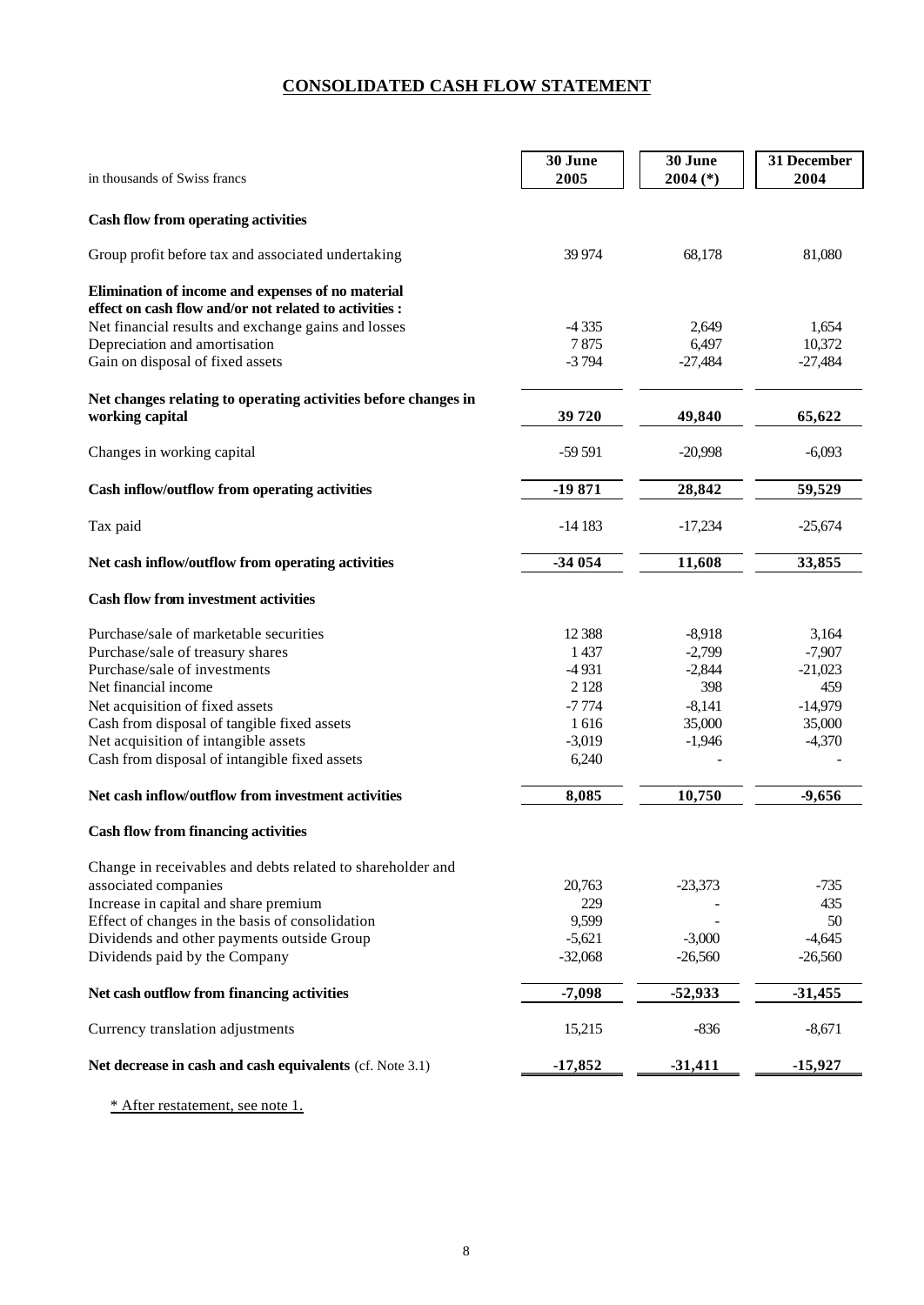#### **NOTES TO THE CONSOLIDATED FINANCIAL STATEMENTS**

#### **1. ACCOUNTING PRINCIPLES, PRINCIPLES OF CONSOLIDATION AND VALUATION METHODS**

The consolidated financial statements have been prepared in compliance with SWISS GAAP FER 12, in accordance with the listing rules of the SWISS Stock Exchange, and include those of Compagnie Financière Tradition and its affiliates.

The same accounting policies have been applied in the preparation of these financial statements as those applied for year ended 31 December 2004.

The consolidated financial statements at 30 June 2004 were restated in compliance with Swiss GAAP FER 24. Accordingly, treasury shares amounting to CHF 10,166,000 were presented against shareholders' equity and the gain of CHF 537,000 realised on the disposal of treasury shares was carried directly to shareholders' equity and credited to the share premium account.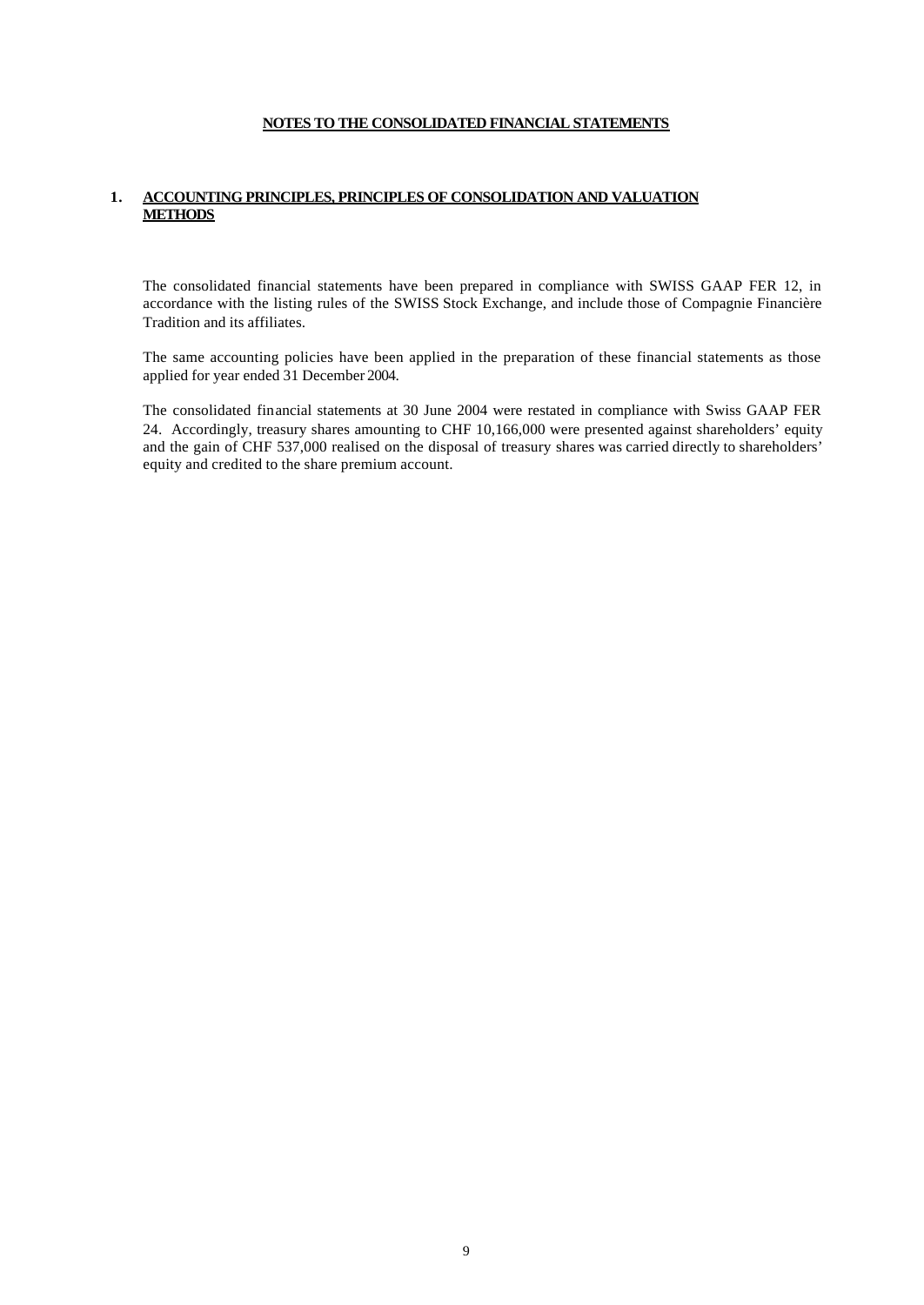### **2. BASIS OF CONSOLIDATION**

### **2.1 Basis of consolidation at 30 June 2005**

The table below shows the consolidated companies held, directly or indirectly, by Compagnie Financière Tradition and the method of consolidation used for each company:

|                                                                                | <b>New</b> |                | <b>Controlling</b> | Equity   | Capital               | Method                   |
|--------------------------------------------------------------------------------|------------|----------------|--------------------|----------|-----------------------|--------------------------|
|                                                                                | companies  | Country        | interest           |          | interest in thousands | <b>FCM/PCM/EM</b>        |
| <b>COMPAGNIE FINANCIÈRE TRADITION</b>                                          |            | Switzerland    |                    |          | CHF 13,672            | Consolidating<br>company |
|                                                                                |            |                |                    |          |                       |                          |
|                                                                                |            |                |                    |          |                       |                          |
| 1. FINANCIAL COMPANIES                                                         |            |                |                    |          |                       |                          |
| <b>TRADITION SERVICE HOLDING S.A.,</b>                                         |            |                |                    |          |                       |                          |
| <b>LAUSANNE</b>                                                                |            | Switzerland    | 100.00 %           | 100.00 % | CHF 21,350            | <b>FCM</b>               |
| Tradition (UK) Ltd, London                                                     |            | United Kingdom | 100.00%            | 100.00%  | GBP 15,050            | <b>FCM</b>               |
| Tradition Bond Brokers Ltd, London                                             |            | United Kingdom | 100.00%            | 100.00 % | GBP 9,160             | <b>FCM</b>               |
| Tradition Beaufort House Ltd, London                                           |            | United Kingdom | 100.00%            | 100.00 % | GBP<br>n/s            | <b>FCM</b>               |
| Monecor (London) Ltd, London                                                   |            | United Kingdom | 100.00%            | 100.00 % | EUR 10,621            | <b>FCM</b>               |
| SP Angel & Co. Ltd, London                                                     |            | United Kingdom | 100.00 %           | 100.00%  | GBP 3,138             | <b>FCM</b>               |
| ABC Clearing Ltd, London                                                       |            | United Kingdom | 100.00%            | 100.00 % | GBP<br>5,000          | <b>FCM</b>               |
| Tradition London Clearing Ltd, London                                          |            | United Kingdom | 100.00%            | 100.00%  | GBP 2,000             | <b>FCM</b>               |
| Finacor Belgique S.A., Brussels                                                |            | Belgium        | 99.95 %            | 99.95 %  | <b>EUR</b><br>149     | <b>FCM</b>               |
| Tradition Luxembourg S.A., Luxembourg                                          |            | Luxembourg     | 99.93 %            | 99.93 %  | <b>EUR</b><br>372     | <b>FCM</b>               |
| Tradition Eurobond S.A., Luxembourg                                            |            | Luxembourg     | 100.00%            | 100.00 % | <b>EUR</b><br>500     | <b>FCM</b>               |
| Finance 2000 S.A., Paris                                                       |            | France         | 100.00%            | 100.00 % | EUR  4,575            | <b>FCM</b>               |
| <b>Tradition Securities And Futures S.A.,</b><br>Paris, and branches in London |            | France         | 99.87 %            | 99.87%   | EUR 13,325            | <b>FCM</b>               |
| <b>VIEL Tradition S.A., Paris</b>                                              |            | France         | 99.94 %            | 99.81 %  | EUR 10,101            | <b>FCM</b>               |
| Finacor & Associés S.A., Brussels                                              |            | Belgium        | 100.00%            | 99.87%   | <b>EUR</b><br>497     | <b>FCM</b>               |
| Tradition Wertpapierhandel GmbH,                                               |            |                |                    |          |                       |                          |
| Frankfurt                                                                      |            | Germany        | 100.00%            | 100.00 % | EUR 2531              | <b>FCM</b>               |
| Finacor Deutschland GmbH, Munich                                               |            | Germany        | 100.00%            | 100.00 % | <b>EUR</b><br>547     | <b>FCM</b>               |
| Tradition S.A., Lausanne                                                       |            | Switzerland    | 100.00%            | 100.00 % | <b>CHF</b><br>100     | <b>FCM</b>               |
| Tradition Italia Sim S.p.A., Milan                                             |            | Italy          | 100.00%            | 100.00%  | EUR 1,550             | <b>FCM</b>               |
| Fincor SGPS, Lisbon                                                            |            | Portugal       | 20.00 %            | 20.00 %  | EUR 4,092             | <b>EM</b>                |
| Tradition (North America) Inc., New York                                       |            | U.S.A.         | 100.00%            | 100.00 % | <b>USD 14,500</b>     | <b>FCM</b>               |
| Tradition Securities And Futures Inc.,<br><b>New York</b>                      |            | U.S.A.         | 100.00%            | 100.00 % | <b>USD</b><br>n/s     | <b>FCM</b>               |
| FXDirectDealer LLC, New York                                                   |            | U.S.A.         | 75.00 %            | 75.00 %  | USD 3,637             | <b>FCM</b>               |
| Elite Broker S.A. de C.V., Mexico                                              |            | Mexico         | 100.00%            | 100.00%  | <b>MXN</b><br>50      | <b>FCM</b>               |
| Tradition Chile Agentes de Valores                                             |            |                |                    |          |                       |                          |
| Limitada, Santiago                                                             |            | Chile          | 100.00%            | 100.00 % | CLP490,886            | <b>FCM</b>               |
| <b>Tradition Asiel Securities Inc, New York</b>                                |            | <b>U.S.A.</b>  | 100.00%            | 100.00 % | <b>USD</b><br>n/s     | <b>FCM</b>               |
| Tradition (Global Clearing) Inc, New York                                      |            | <b>U.S.A.</b>  | 100.00%            | 100.00 % | <b>USD</b><br>n/s     | <b>FCM</b>               |
| Tradition Services (Delaware) Corp.,                                           |            |                |                    |          |                       |                          |
| Delaware                                                                       |            | <b>U.S.A.</b>  | 100.00%            | 100.00 % | USD<br>n/s            | <b>FCM</b>               |
| Govdesk LLC, Redondo Beach, California                                         |            | <b>U.S.A.</b>  | 35.00 %            | 35.00 %  | <b>USD</b><br>75      | EM                       |
| VIEL Debeausse and Co. Inc, New York                                           |            | <b>U.S.A.</b>  | 91.00 %            | 91.00%   | USD<br>50             | <b>FCM</b>               |
| Tradition Services S.A. de C.V., Mexico                                        |            | Mexico         | 100.00%            | 100.00 % | <b>MXN</b><br>50      | <b>FCM</b>               |
| Tradition Argentina S.A., Buenos Aires                                         |            | Argentina      | 100.00%            | 100.00%  | <b>ARS</b><br>485     | <b>FCM</b>               |
| <b>Meitan Tradition Co. Ltd, Tokyo</b>                                         |            | Japan          | 55.34 %            | 55.34 %  | JPY 300,000           | <b>FCM</b>               |
| Gaitame.com Co., Ltd, Tokyo                                                    |            | Japan          | 40.71%             | 22.53 %  | JPY 760,250           | <b>PCM</b>               |
| Tradition (Asia) Ltd, Hong Kong                                                |            | Hong Kong      | 100.00%            | 100.00 % | HKD 25,001            | <b>FCM</b>               |
| Tradition Singapore (Pte) Ltd, Singapore                                       |            | Singapore      | 100.00%            | 100.00%  | SGD 1,200             | <b>FCM</b>               |
| Tribond (Pte) Ltd, Singapore                                                   | ✓          | Singapore      | 100,00%            | 100,00 % | SGD<br>1              | Ю                        |
| Ong First Tradition (Pte) Ltd, Singapore                                       | ✓          | Singapore      | 35.00 %            | 35.00 %  | SGD<br>3,000          | <b>FCM</b>               |
| Tradition Australia Pty Ltd, Sydney                                            |            | Australia      | 100.00%            | 100.00 % | <b>AUD</b><br>n/s     | <b>FCM</b>               |
|                                                                                |            |                |                    |          |                       |                          |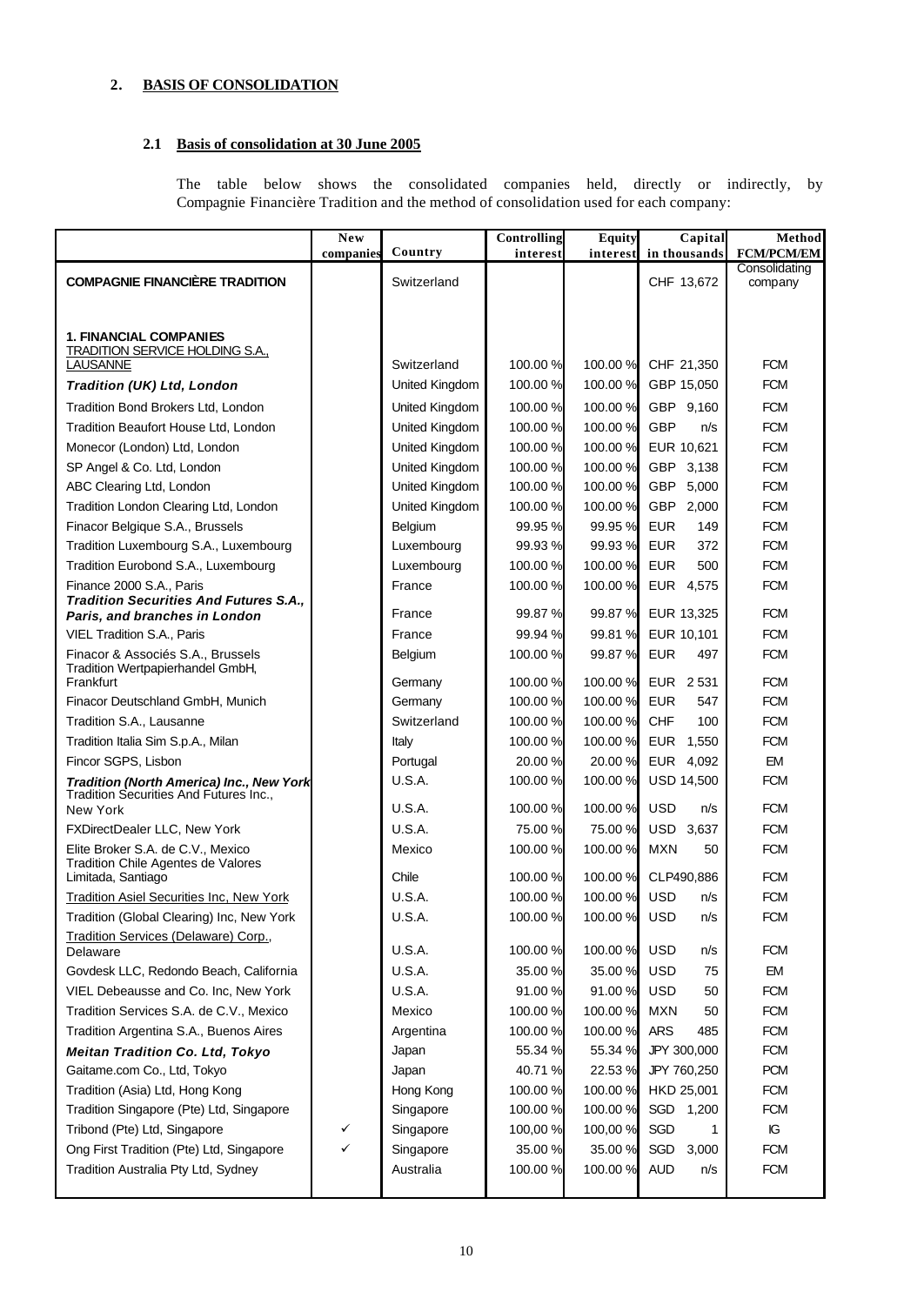|                                                                             | New<br>companies | Country                          | Controlling<br>interest | <b>Equity</b><br>interest | Capital<br>in thousands | <b>Method</b><br><b>FCM/PCM/EM</b> |
|-----------------------------------------------------------------------------|------------------|----------------------------------|-------------------------|---------------------------|-------------------------|------------------------------------|
| <b>TFS, LAUSANNE</b>                                                        |                  | Switzerland                      | 98.63%                  | 99.83%                    | CHF 3,916               | <b>FCM</b>                         |
| <b>Tradition Financial Services Ltd, London</b>                             |                  |                                  |                         | 99.83%                    | GBP<br>250              | <b>FCM</b>                         |
| and branch in Tel Aviv<br><b>TFS-ICAP Holdings Ltd, London</b>              |                  | United Kingdom<br>United Kingdom | 100.00%<br>50.00%       | 54.91%                    | GBP<br>2,240            | <b>PCM</b>                         |
| TFS-ICAP Ltd, London                                                        |                  | United Kingdom                   | 51.00%                  | 27.45%                    | GBP<br>20               | <b>FCM</b>                         |
| TFS-ICAP Currency Options Ltd, London                                       |                  | United Kingdom                   | 100.00%                 | 27.45%                    | GBP<br>550              | <b>FCM</b>                         |
| TFS Currency Options Ltd, London                                            |                  | United Kingdom                   | 100.00%                 | 27.45%                    | GBP<br>5                | <b>FCM</b>                         |
| Intercapital Currency Options Ltd, London                                   |                  | United Kingdom                   | 100.00%                 | 27.45%                    | GBP<br>5                | <b>FCM</b>                         |
| TFS Derivatives Ltd, London                                                 |                  | United Kingdom                   | 100.00%                 | 99.83%                    | GBP<br>1,200            | <b>FCM</b>                         |
| Equitek Capital Ltd, London                                                 |                  | United Kingdom                   | 100.00%                 | 99.83%                    | GBP<br>1,300            | <b>FCM</b>                         |
| TFS Futures & Options (Pty) Ltd,<br>Johannesburg                            |                  | South Africa                     | 100.00%                 | 99.83%                    | ZAR<br>250              | <b>FCM</b>                         |
| TFS Securities (Pty) Ltd, Johannesburg                                      |                  | South Africa                     | 100.00%                 | 99.83%                    | ZAR<br>1,000            | <b>FCM</b>                         |
| Tradition Financial Services GmbH, Frankfurt                                |                  | Germany                          | 100.00%                 | 99.83%                    | <b>EUR</b><br>153       | <b>FCM</b>                         |
| <b>Tradition Financial Services Inc, New York</b>                           |                  | <b>U.S.A.</b>                    | 100.00%                 | 99.83%                    | <b>USD</b><br>50        | <b>FCM</b>                         |
| TFS Derivatives Corp., New York                                             |                  | <b>U.S.A.</b>                    | 100.00%                 | 99.83%                    | <b>USD</b><br>95        | <b>FCM</b>                         |
| TFS Services (Texas) Inc., Houston                                          | ✓                | U.S.A.                           | 100.00%                 | 99.83%                    | <b>USD</b><br>n/s       | IG                                 |
| Tradition Financial Services (Texas) LP,<br>Houston                         | ✓                | U.S.A.                           | 100.00%                 | 99.83%                    | <b>USD</b><br>n/s       | IС                                 |
| <b>TFS-ICAP Holdings LLC, New York</b>                                      |                  | <b>U.S.A.</b>                    | 50.00%                  | 54.91%                    | <b>USD</b><br>n/s       | <b>PCM</b>                         |
| TFS-ICAP LLC, New York                                                      |                  | <b>U.S.A.</b>                    | 51.00%                  | 27.45%                    | <b>USD</b><br>n/s       | <b>FCM</b>                         |
| <b>TFS Energy LLC, Stamford</b>                                             |                  | <b>U.S.A.</b>                    | 53.00%                  | 52.91%                    | <b>USD</b><br>n/s       | <b>FCM</b>                         |
| TFS Energy Futures LLC, Stamford                                            |                  | <b>U.S.A.</b>                    | 100.00%                 | 52.91%                    | <b>USD</b><br>n/s       | <b>FCM</b>                         |
| TFS Energy Inc., Houston                                                    | ✓                | U.S.A.                           | 100.00%                 | 52.91%                    | <b>USD</b><br>n/s       | IG                                 |
| TFS Energy (Texas) LP, Houston                                              | $\checkmark$     | <b>U.S.A.</b>                    | 100.00%                 | 52.91%                    | <b>USD</b><br>n/s       | IG                                 |
| Energy Curves LLC, Houston                                                  |                  | <b>U.S.A.</b>                    | 25.00%                  | 13.23%                    | <b>USD</b><br>n/s       | EM                                 |
| <b>TFS Blackwood LLC, New York</b>                                          |                  | <b>U.S.A.</b>                    | 93.75%                  | 93.59%                    | <b>USD</b><br>1,388     | <b>FCM</b>                         |
| TFS Blackwood Ltd, London                                                   |                  | United Kingdom                   | 93.75%                  | 93.59%                    | GBP<br>n/s              | <b>FCM</b>                         |
| Equitek Capital Inc., Delaware                                              |                  | <b>U.S.A.</b>                    | 100.00%                 | 99.83%                    | <b>USD</b><br>n/s       | <b>FCM</b>                         |
| Equitek Capital LLC, Delaware                                               |                  | <b>U.S.A.</b>                    | 50.00%                  | 49.92%                    | <b>USD</b><br>n/s       | <b>FCM</b>                         |
| TFS Australia Pty Ltd, Sydney                                               |                  | Australia                        | 100.00%                 | 99.83%                    | <b>AUD</b><br>5         | <b>FCM</b>                         |
| Tradition Financial Services Japan Ltd, Tokyo                               |                  | <b>British Virgin</b>            | 100.00%                 | 99.83%                    | <b>USD</b><br>50        | <b>FCM</b>                         |
| Tradition Financial Services (Hong Kong) Ltd,                               |                  | Islands                          |                         |                           |                         |                                    |
| Hong Kong                                                                   |                  | Hong Kong                        | 100.00%                 | 99.83%                    | <b>HKD</b><br>200       | <b>FCM</b>                         |
| TFS Energy (S) Pte Ltd, Singapore                                           |                  | Singapore                        | 100.00%                 | 99.83%                    | SGD<br>100              | <b>FCM</b>                         |
| TFS Currencies Pte Ltd, Singapore<br>The Recruitment Company Holdings Inc., |                  | Singapore<br><b>U.S.A.</b>       | 100.00%                 | 99.83%                    | SGD 1,000<br><b>USD</b> | <b>FCM</b><br><b>FCM</b>           |
| Delaware                                                                    |                  |                                  | 79.00%                  | 78.87%                    | n/s                     |                                    |
| TRC Recruitment Ltd, London                                                 |                  | United Kingdom                   | 100.00%                 | 78.87%                    | GBP<br>1                | <b>FCM</b>                         |
| The Recruitment Company Pty Ltd, Sydney                                     |                  | Australia                        | 100.00%                 | 78.87%                    | <b>AUD</b><br>n/s       | <b>FCM</b>                         |
| The Recruitment Company Ltd, Tokyo                                          |                  | Japan                            | 100.00%                 | 78.87%                    | JPY<br>5,000            | <b>FCM</b>                         |
| The Recruitment Company Ltd, Hong Kong                                      |                  | Hong Kong                        | 100.00%                 | 78.87%                    | <b>HKD</b><br>10        | <b>FCM</b>                         |
| Equitek Capital Limited, Georgetown                                         |                  | Cayman Islands                   | 50.00%                  | 49.92%                    | <b>USD</b>              | <b>FCM</b>                         |
| Cofitra Investments Inc., British Virgin Islands                            |                  | <b>British Virgin</b><br>Islands | 100.00%                 | 100.00%                   | USD 5,000               | <b>FCM</b>                         |
| RG Asset Management Pte Ltd, Singapore                                      | ✓                | Singapore                        | 30.00%                  | 30.00%                    | SGD<br>n/s              | <b>EM</b>                          |
| 2. NON-FINANCIAL COMPANIES                                                  |                  |                                  |                         |                           |                         |                                    |
| Tradificom International, Lausanne                                          |                  | Switzerland                      | 100.00%                 | 100.00%                   | <b>CHF</b><br>200       | <b>FCM</b>                         |
| StreamingEdge.com Inc., New Jersey                                          |                  | <b>U.S.A.</b>                    | 60.00%                  | 60.00%                    | <b>USD</b><br>1,000     | EM                                 |
| StreamingEdge (Canada) Inc., Toronto                                        |                  | Canada                           | 100.00%                 | 60.00%                    | CAD<br>n/s              | EM                                 |
| StreamingEdge UK Ltd, London                                                |                  | United Kingdom                   | 100.00%                 | 60.00%                    | GBP<br>n/s              | <b>EM</b>                          |
| <b>VIEL Gestion</b>                                                         |                  | France                           | 78.05%                  | 77.95%                    | <b>EUR</b>              | <b>FCM</b>                         |
| <b>VCF Gestion</b>                                                          |                  | France                           | 90.00%                  | 89.89%                    | <b>EUR</b>              | <b>FCM</b>                         |
|                                                                             |                  |                                  |                         |                           |                         |                                    |

FCM: Full consolidation method - PCM: Proportionate consolidation method - EM: Equity method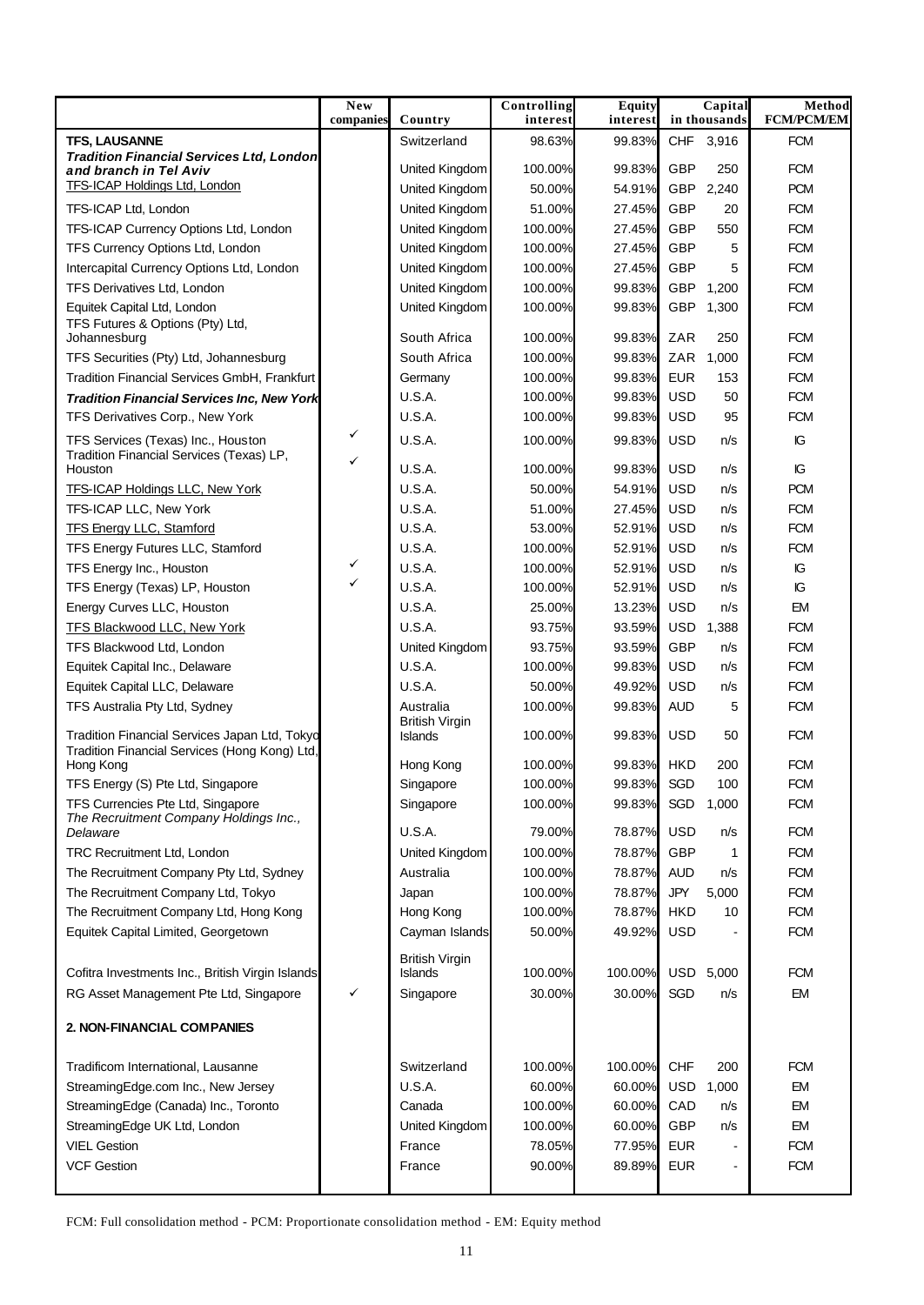All affiliates and major companies in which Compagnie Financière Tradition has a direct or indirect equity interest are active in the brokerage of financial products and their derivatives, with the exception of Tradcom Management and Tradificom International, service providers in the telecommunications and IT sectors working exclusively for the Group. StreamingEdge.com Inc. and its Canadian and British subsidiaries, developers of online transactional platforms, were consolidated using the equity method since the nature of their activities was different from those of the Group.

#### **2.2 Changes in the basis of consolidation**

The main changes in the basis of consolidation during the period were as follows:

TFS: Compagnie Financière Tradition pressed ahead with its policy of reducing the weight of minority interests on the balance sheet by increasing its holding in TFS to 99.63% at 30 June 2005 from 99.32% at 31 December 2004, and its interest in the company to 99.83%. This operation resulted in recognition of additional goodwill of CHF 0.5 million.

TRC Lausanne: This company was merged with TFS under a merger by acquisition, effective 1 January 2005. Since TFS held the entire share capital of TRC Lausanne, the merger did not give rise to an increase in capital.

Gaitame.com Ltd: In the first quarter of 2005, this company increased its share capital by JPY 492.8 million, from JPY 267.5 million to JPY 760.3 million. JPY 104.0 million of this amount resulted from the exercise of employee share options. Meitan Tradtion Co. Ltd contributed JPY 211.0 million to the capital increase, bringing its holding in the company to 40.7% (previously 37.4%). These operations resulted in a profit of JPY 4.8 million, or CHF 55,000, consolidated under "Other net financial income" at 30 June 2005.

Ong First Tradition Pte Ltd: Tradition Service Holding S.A. (TSH) acquired 35% of the capital of Ong First Tradition Pte Ltd in January 2005, for a consideration of SGD 6.0 million. Goodwill booked on this operation amounted to CHF 0.6 million. TSH has two call options allowing it to increase its holding in the company to 60% and thereby acquire a controlling interest. Ong First Tradition Pte Ltd is therefore fully consolidated in the accounts.

Tradcom Management: This company was merged with Tradificom International under a merger by acquisition, effective 1 January 2005. Following this operation, the share capital of Tradificom International was increased by CHF 100,000, the amount of the acquired company's share capital, bringing it to CHF 200,000.

Furthermore, in December 2004, Compagnie Financière Tradition had signed a letter of intend covering the acquisition of Chapdelaine  $\&$  Co and its affiliates. At 30 June 2005, the transaction is being finalised.

### **3. NOTES TO THE CONSOLIDATED BALANCE SHEET**

#### **3.1 Cash and cash equivalents**

#### *Net liquid assets*

| in thousands of Swiss francs       | 30 June<br>2005 | 31 December<br>2004 |
|------------------------------------|-----------------|---------------------|
| Cash and call deposits             | 137,429         | 124,619             |
| Short-term deposits                | 34,636          | 31,229              |
| Short-term bank borrowings         | $-83,334$       | $-49,265$           |
| Net cash at end of period          | 88,371          | 106,583             |
| Net cash at beginning of period    | 106,583         | 122,510             |
| Net cash outflow during the period | $-17,852$       | $-15,927$           |

This change in cash position during the year is detailed in the consolidated cash flow statement.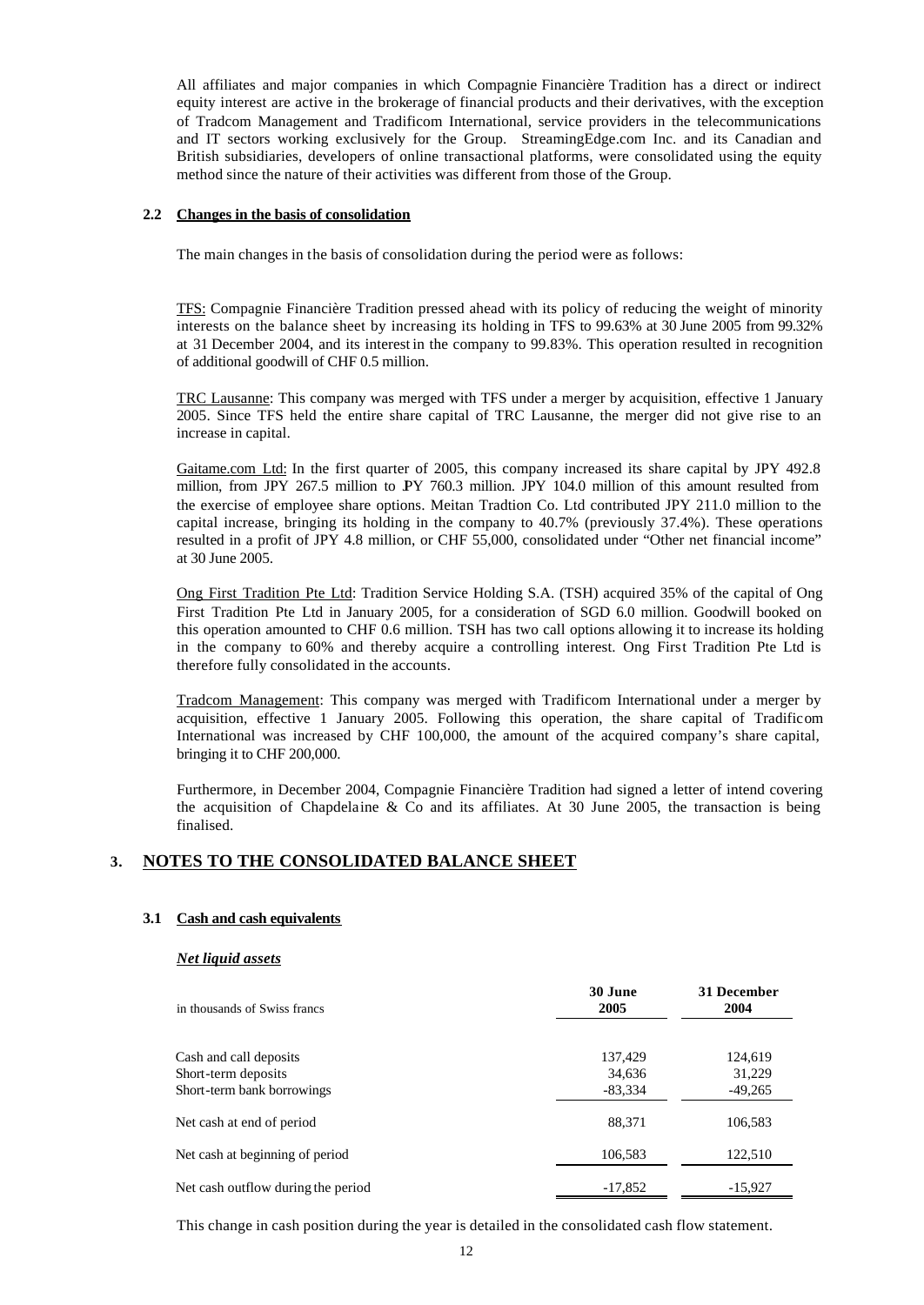#### *Marketable securities*

The marketable securities portfolio comprised the following:

| in thousands of Swiss francs | 30 June<br>2005 | 31 December<br>2004 |
|------------------------------|-----------------|---------------------|
|                              |                 |                     |
| Short-term cash products     | 20,249          | 36,088              |
| <b>Bonds</b>                 | 1,035           | 229                 |
| <b>Shares</b>                | 5,480           | 2,583               |
| Investment funds             | 2,154           | 2,156               |
| <b>GROSS TOTAL</b>           | 28,918          | 41,056              |
| Provisions for depreciation  | $-1,831$        | $-1,581$            |
| <b>NET TOTAL</b>             | 27,087          | 39,475              |

## **3.2 Trade debtors**

These are short-term receivables representing a net amount of CHF 145,770,000 at 30 June 2005, compared to CHF 105,304,000 at 31 December 2004. They are booked at face value after deduction of economically necessary provisions.

#### **3.3 Treasury shares**

At 30 June 2005, the Company held 123,681 treasury shares with a nominal value of CHF 2.50. These shares were acquired at a purchase value of CHF 13,954,000. Movements on treasury shares during the period were as follows:

|                                                             | <b>Book value</b><br>in thousands of Swiss francs | <b>Acquisition cost or</b><br>realisation price<br>in thousands of Swiss francs | No. of shares<br>of CHF 2.50 nominal |
|-------------------------------------------------------------|---------------------------------------------------|---------------------------------------------------------------------------------|--------------------------------------|
| <b>Situation at 1 January 2005</b>                          | 15,418                                            | 15,418                                                                          | 136,263                              |
| Acquisitions<br><b>Sales</b><br>Capital losses for the year | 671<br>$-2,135$                                   | 671<br>$-2,108$<br>-27                                                          | 5,500<br>$-18,082$                   |
| <b>Situation at 30 June 2005</b>                            | 13,954                                            | 13,954                                                                          | 123,681                              |

#### **3.4 Intangible fixed assets**

#### *Intangible fixed assets*

Intangible fixed assets comprised the following:

| in thousands of Swiss francs  |        | <b>30 June 2005</b> |                          | 31 December 2004 |        |            |
|-------------------------------|--------|---------------------|--------------------------|------------------|--------|------------|
|                               | Gross  | Amort.              | <b>Net</b>               | Gross            | Amort. | <b>Net</b> |
| Exchange seat                 |        |                     | $\overline{\phantom{a}}$ | 1.288            |        | 1,288      |
| Telephone rights              | 1,886  | 1,859               | 27                       | 1.797            | 1.771  | 26         |
| Intangible business assets    | 2.312  | 1.296               | 1.016                    | 1.721            | 1.124  | 597        |
| Goodwill                      | 29.115 | 7.672               | 21.443                   | 27.937           | 6.203  | 21,734     |
| Other intangible fixed assets | 13,900 | 9,595               | 4,305                    | 16,817           | 11,905 | 4,912      |
| <b>TOTAL</b>                  | 47,213 | 20,422              | 26,791                   | 49,560           | 21,003 | 28,557     |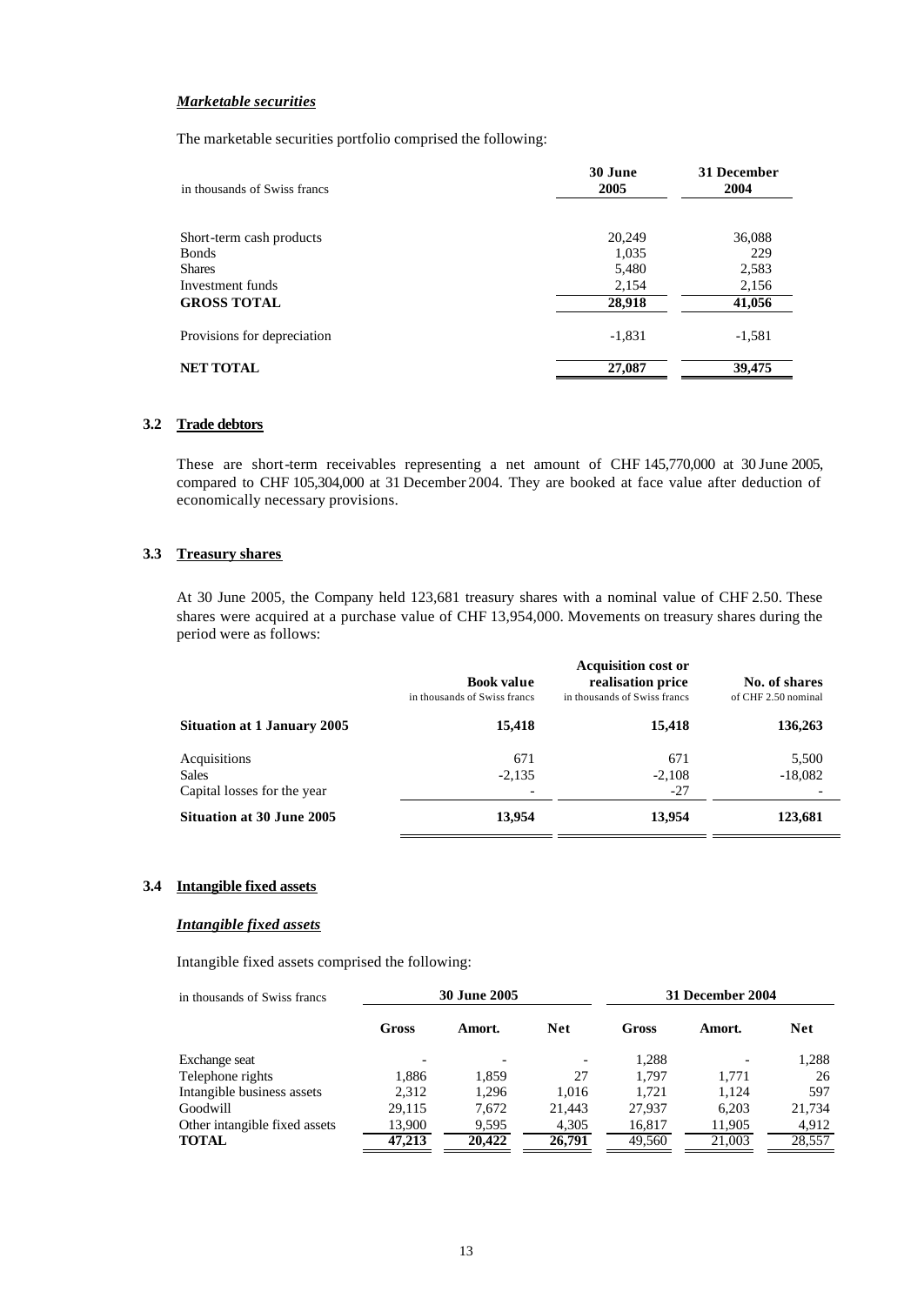#### *Goodwill*

Goodwill arising on acquisitions was as follows:

| in thousands of Swiss francs |        | <b>30 June 2005</b>         | 31 December 2004 |                          |            |
|------------------------------|--------|-----------------------------|------------------|--------------------------|------------|
|                              | Gross  | <b>Cumulative</b><br>Amort. | <b>Net</b>       | Amort. for<br>the period | <b>Net</b> |
| <b>TFS</b>                   | 19.750 | 4,381                       | 15,369           | 975                      | 15,863     |
| SP Angel & Co Ltd            | 792    | 97                          | 695              | 38                       | 691        |
| StreamingEdge.com Inc.       | 691    | 358                         | 335              | 35                       | 368        |
| Govdesk LLC                  | 507    | 262                         | 245              | 24                       | 241        |
| Tradition                    |        |                             |                  |                          |            |
| Wertpapierhandelsbank AG     | 3,582  | 1,356                       | 2,226            | 179                      | 2,405      |
| Finacor Deutschland GmbH     | 3,198  | 1,193                       | 2,005            | 161                      | 2,166      |
| Ong First Tradition Pte Ltd  | 595    | 25                          | 570              | 25                       |            |
| <b>TOTAL</b>                 | 29.115 | 7.672                       | 21,443           | 1.437                    | 21.734     |

#### **3.5 Account holder activities**

Tradition Securities And Futures S.A., Ong First Tradition Pte Ltd and SP Angel & Co Ltd exercise an account holder activity, meaning they receive deposits from their clients. These deposits are then placed with clearing institutions to ensure a satisfactory conclusion to the clients' operations.

FX DirectDealer LLC, Gaitame.com Ltd and Monecor (London) Ltd, as part of their online brokerage activities in spot foreign exchange, receive deposits from their clients, which in turn they deposit with their clearing bank.

Assets and liabilities associated with this activity, booked in the balance sheet under "Receivables linked to account holder activities" and "Debts linked to account holder activities" were as follows:

| in thousands of Swiss francs                    | 30 June<br>2005 | 31 December<br>2004 |
|-------------------------------------------------|-----------------|---------------------|
| Receivables linked to account holder activities |                 |                     |
| Deposits paid                                   | 223.338         | 99,074              |
| Current accounts with clearing institutions     | 62.949          | 44,891              |
| Dealing accounts                                | 29,966          | 29,629              |
| <b>TOTAL</b>                                    | 316,253         | 173,594             |
| Debts linked to account holder activities       |                 |                     |
| Deposits received                               | $-232,600$      | $-99,314$           |
| Current accounts with clearing institutions     | $-33.872$       | $-44.279$           |
| Dealing accounts                                | -47,092         | $-29,629$           |
| <b>TOTAL</b>                                    | $-313.564$      | $-173.222$          |
| <b>NET TOTAL</b>                                | 2689            | 372                 |

The net balance of this activity represents the difference between the amounts received from clients and the amounts paid to clearing institutions. This balance is held in bank deposits or borrowed short.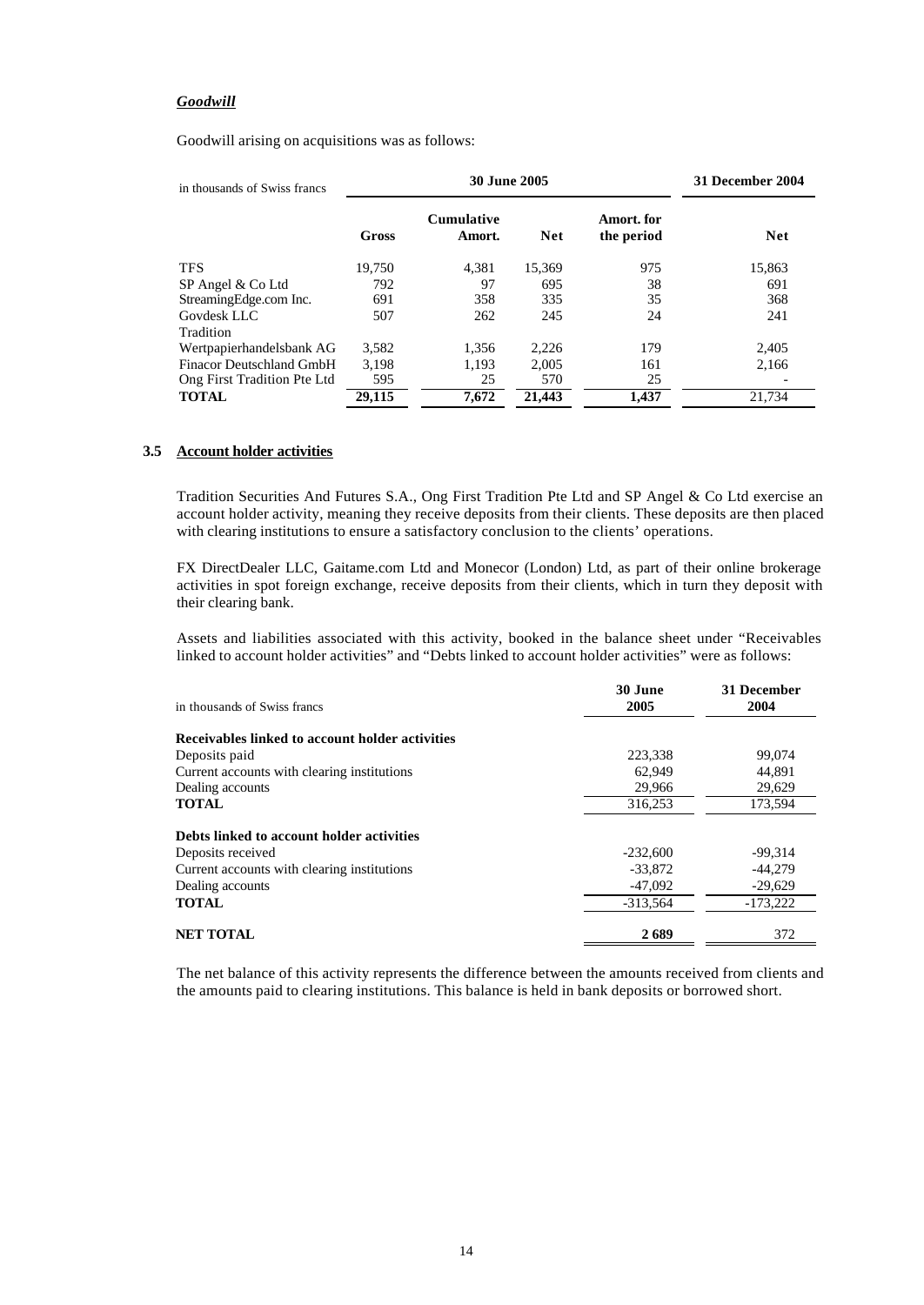#### **3.6 Contingency and loss provisions**

Contingency and loss provisions were as follows:

| in thousands of Swiss francs    | 30 June<br>2005 | 31 December<br>2004 |
|---------------------------------|-----------------|---------------------|
| Provisions for pension benefits | 8,370           | 8,737               |
| Provisions for litigation       | 4.100           | 4,688               |
| Provisions for taxes            | 2,192           | 2,186               |
| Other provisions                | 485             | 209                 |
| <b>TOTAL</b>                    | 15.147          | 15,820              |

#### **4. NOTES TO THE CONSOLIDATED PROFIT AND LOSS ACCOUNT**

#### **4.1 Net turnover**

Consolidated turnover rose 4.2% to CHF 460.8 million, against CHF 442.4 million a year ago. In constant terms, this represents a rise of 7.2% during the period.

The segmental and geographical analysis of revenues is as follows:

|                                                          |                 | <b>Europe</b>   | <b>United States</b> |                 | Asia – Pacific  |                 | <b>Total</b>    |                 |
|----------------------------------------------------------|-----------------|-----------------|----------------------|-----------------|-----------------|-----------------|-----------------|-----------------|
| in thousands of Swiss francs                             | 30 June<br>2005 | 30 June<br>2004 | 30 June<br>2005      | 30 June<br>2004 | 30 June<br>2005 | 30 June<br>2004 | 30 June<br>2005 | 30 June<br>2004 |
| Currencies and interest rates<br>Securities and security | 111.627         | 106.399         | 56,782               | 55,204          | 80.476          | 70,872          | 248.885         | 232,475         |
| derivatives<br>Commodities and other                     | 97.267          | 104.347         | 50.980               | 63.803          | 2.213           | 1.531           | 150,460         | 169.681         |
| activities                                               | 20.510          | 15.842          | 22,728               | 16.591          | 18.206          | 7.773           | 61.444          | 40,206          |
| <b>TOTAL</b>                                             | 229,404         | 226,588         | 130.490              | 135.598         | 100.895         | 80.176          | 460.789         | 442.362         |

The item "Currencies and interest rates" covers operations in the money markets, interest rate and currency derivatives, as well as spot and forward forex trading. "Securities and security derivatives" comprises interest rate and equity activities in the futures markets, and broking operations in equities, government and corporate bonds, credit derivatives and repos, as well as corresponding derivatives. "Commodities and other activities" includes broking activities in energy, precious metals and pulp and paper, as well as income from brokerage activities for private investors and recruitment activities.

#### **4.2 Other operating income**

This item may be summarised as follows:

| in thousands of Swiss francs                      | 30 June 2005 | 30 June 2004 |
|---------------------------------------------------|--------------|--------------|
| Profit on the disposal of intangible fixed assets | 3.794        |              |
| Net income from real estate assets                |              | 120          |
| Net income from the TFS-ICAP joint venture        | -408         | $-123$       |
| <b>TOTAL</b>                                      | 3.386        |              |

A profit of CHF 3,794,000 million was recognised on the disposal of Compagnie Financière Tradition's two exchange seats on the New York Stock Exchange (NYSE) in June of this year. These were sold for CHF 6,240,000 million, compared with a net book value of CHF 2,446,000 million.

Net income from the TFS-ICAP joint venture consists of TFS' share of profits from the currency options businesses in Copenhagen, amounting to 27.5%, less a 72.5% share of the profit on the currency options business of Tradition Financial Services GmbH, a fully consolidated company, which revert to ICAP and Volbroker.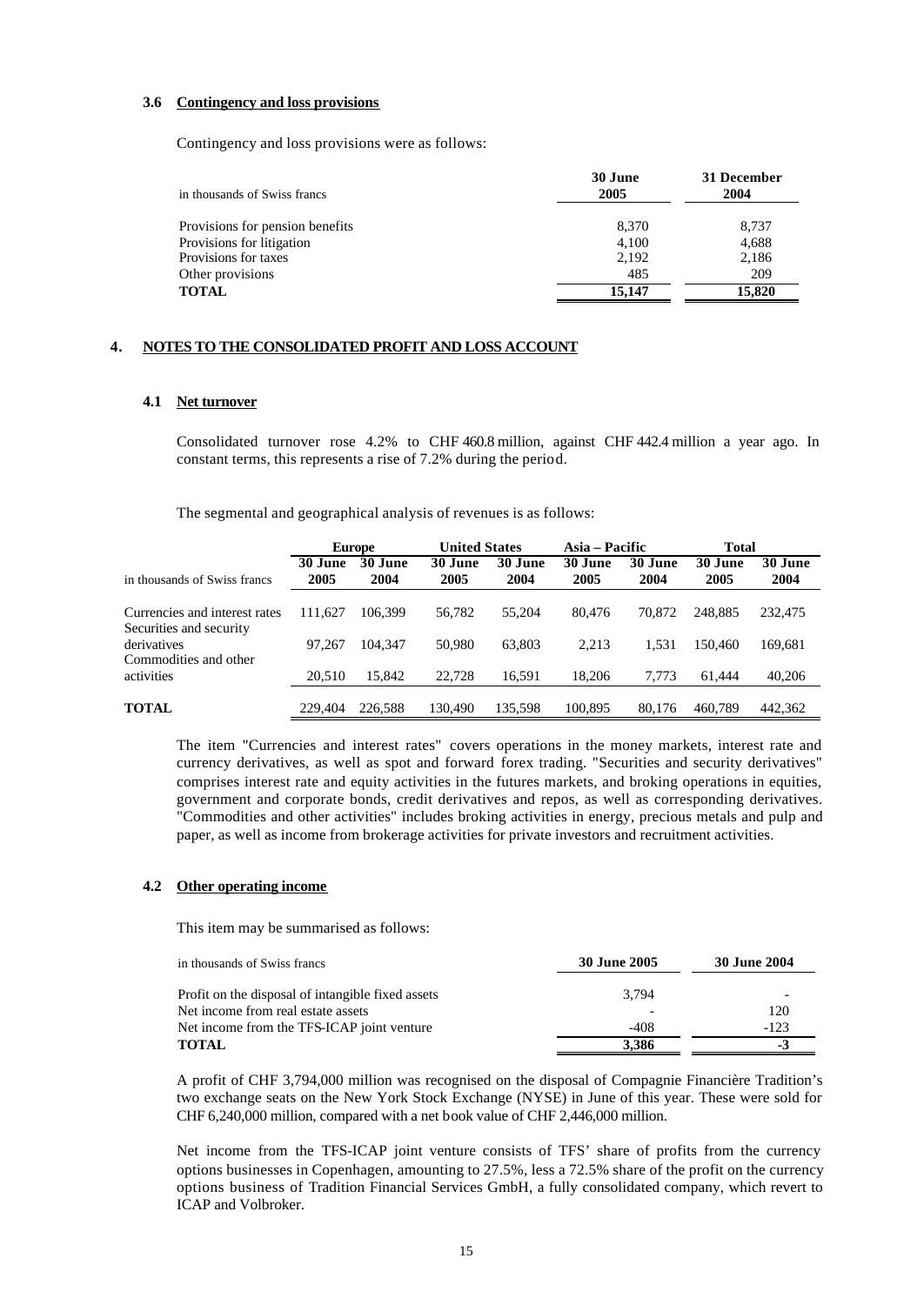#### **4.3 Net financial income**

This item is made up as follows:

| in thousands of Swiss francs                               | <b>30 June 2005</b> | 30 June 2004 |
|------------------------------------------------------------|---------------------|--------------|
| Income from non consolidated investments                   | 16                  |              |
| Net capital gains on investments and marketable securities | 419                 | 128          |
| Interest and exchange gains and losses                     | 3.646               | $-2.337$     |
| Net provisions on investments and marketable securities    | 254                 | $-450$       |
| <b>TOTAL</b>                                               | 4.335               | $-2.659$     |

Net financial income of CHF 4,355,000 in the first half, compared with a net loss of CHF 2,659,000 in H1 2004, comprised interest income from the reinvestment of short-term cash, interest paid on consolidated short-term debt, and exchange rate gains and losses. Net foreign exchange income increased from a net expense of CHF 2.5 million in first half of 2004 to a net profit of CHF 2.2 million in the current period.

This item also included a recovery of valuation allowance of CHF 500,000 booked on the stake in IFX Group Plc (IFX) based on the market price of IFX shares at 30 June 2005.

Net financial income in the six months ending 30 June 2004 included a net gain of CHF 537,000 on the disposal of treasury shares. After restatement in compliance with Swiss GAAP FER 24, this amo unt was taken directly to shareholders' equity and credited to the share premium account.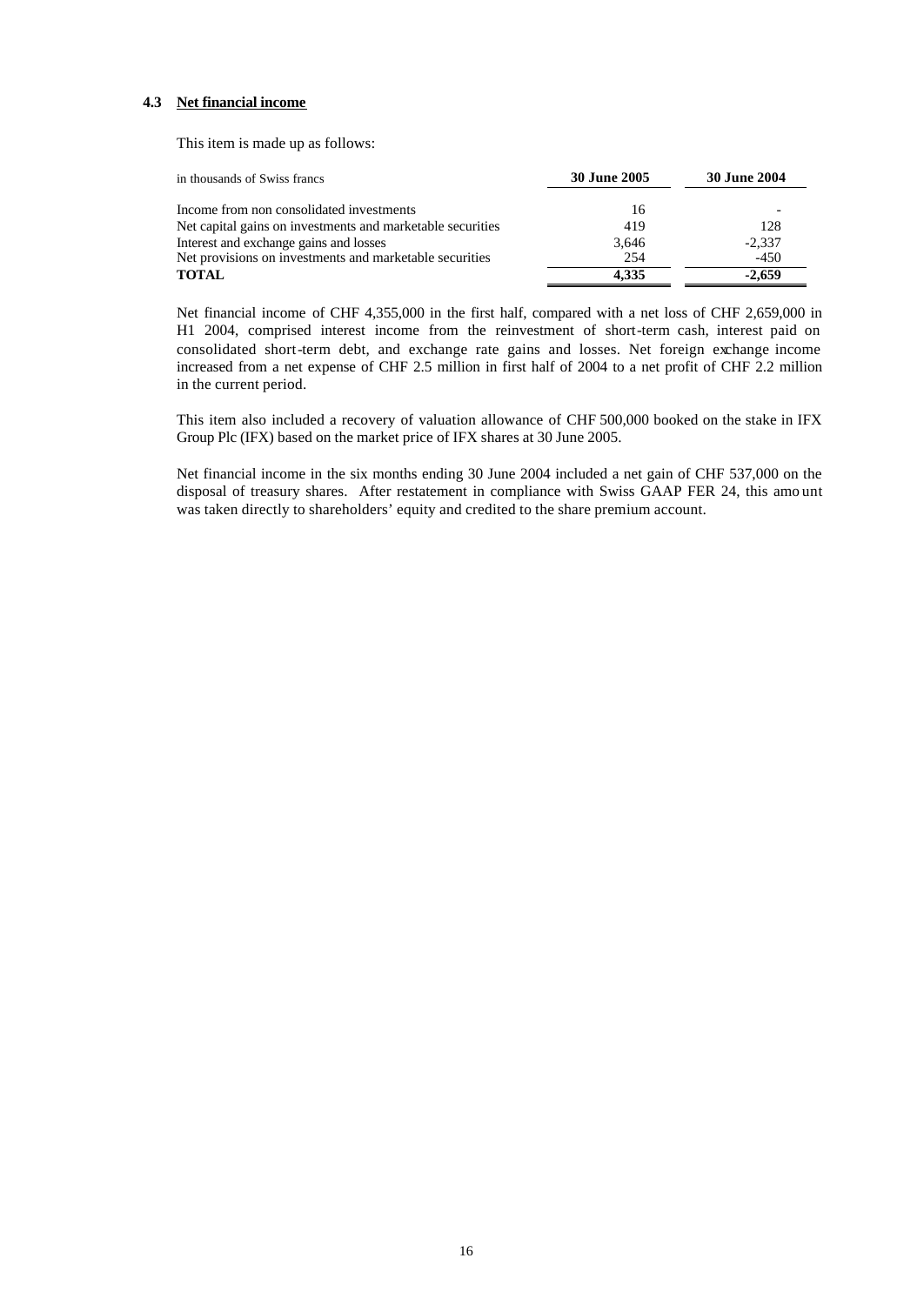#### **4.4 Consolidated income tax**

A consolidated tax expense of CHF 15,242,000 was recognised during the period, which took account of deferred tax income of CHF 826,000 in relation to losses carried forward of Compagnie Financière Tradition's subsidiary, Finacor & Associés S.A. Realisation of this deferred tax asset is considered likely in view of past results and the company's future prospects. This gives an average consolidated tax rate of 36.8% on profit before tax and exceptional items of fully consolidated companies, against 39.6% in the first half of 2004 and 44.0% for the full year. Compagnie Financière Tradition is present in eighteen countries through its various subsidiaries, making it liable for income tax in several tax jurisdictions.

The average standard consolidated tax rate, calculated as the weighted average of all tax rates in effect in the various tax jurisdictions in which the Group has subsidiaries, was 32.1%, against 37.2% in the first half of 2004 and 34.7% for the full year.

An analysis of the difference between the effective tax rate and the standard tax rate is as follows:

|                                             | <b>30 June 2005</b>                           |                                                                   | <b>30 June 2004</b>                           |                                                                   |  |
|---------------------------------------------|-----------------------------------------------|-------------------------------------------------------------------|-----------------------------------------------|-------------------------------------------------------------------|--|
|                                             | <b>Effect</b> on<br>tax rate<br>$\frac{0}{0}$ | <b>Effect on</b><br>tax charge<br>in thousands<br>of Swiss francs | <b>Effect</b> on<br>tax rate<br>$\frac{0}{0}$ | <b>Effect on</b><br>tax charge<br>in thousands<br>of Swiss francs |  |
| <b>Standard tax rate</b>                    | 32.1                                          | 13,273                                                            | 37.2                                          | 15,496                                                            |  |
| Tax effect of the following elements:       |                                               |                                                                   |                                               |                                                                   |  |
| Unadjusted tax loss carry forwards          | $-0.8$                                        | $-324$                                                            | $-2.2$                                        | -896                                                              |  |
| Unadjusted tax loss for the period          | 4.3                                           | 1,765                                                             | 3.9                                           | 1,571                                                             |  |
| Unadjusted tax loss from previous years     | $-2.1$                                        | $-824$                                                            | $-0.7$                                        | $-277$                                                            |  |
| Tax expense for fully-consolidated fiscally |                                               |                                                                   |                                               |                                                                   |  |
| transparent entities charged to minorities  | $-2.4$                                        | $-990$                                                            | $-1.6$                                        | $-665$                                                            |  |
| Deferred tax income/expenses                | $-2.9$                                        | $-1.207$                                                          | $-3.7$                                        | $-1,541$                                                          |  |
| Non-taxable income                          | $-0.9$                                        | $-364$                                                            | $-1.4$                                        | $-585$                                                            |  |
| Non-deductible expenses                     | 8.5                                           | 3,501                                                             | 10.2                                          | 4,239                                                             |  |
| Miscellaneous items                         | 1.0                                           | 412                                                               | $-2.1$                                        | $-845$                                                            |  |
| Group's effective tax rate                  | 36.8                                          | 15,242                                                            | 39.6                                          | 16,497                                                            |  |

#### **4.5 Net exceptional items**

| in thousands of Swiss francs                                                 | <b>30 June 2005</b> | <b>30 June 2004</b> |
|------------------------------------------------------------------------------|---------------------|---------------------|
| <b>Exceptional income</b><br>Net profit on disposal of buildings in Lausanne |                     | 21,021              |
|                                                                              |                     | 21,021              |
| <b>Exceptional expenses</b><br>Other exceptional items                       |                     |                     |
|                                                                              |                     |                     |
| <b>NET EXCEPTIONAL ITEMS</b>                                                 |                     | 21,021              |